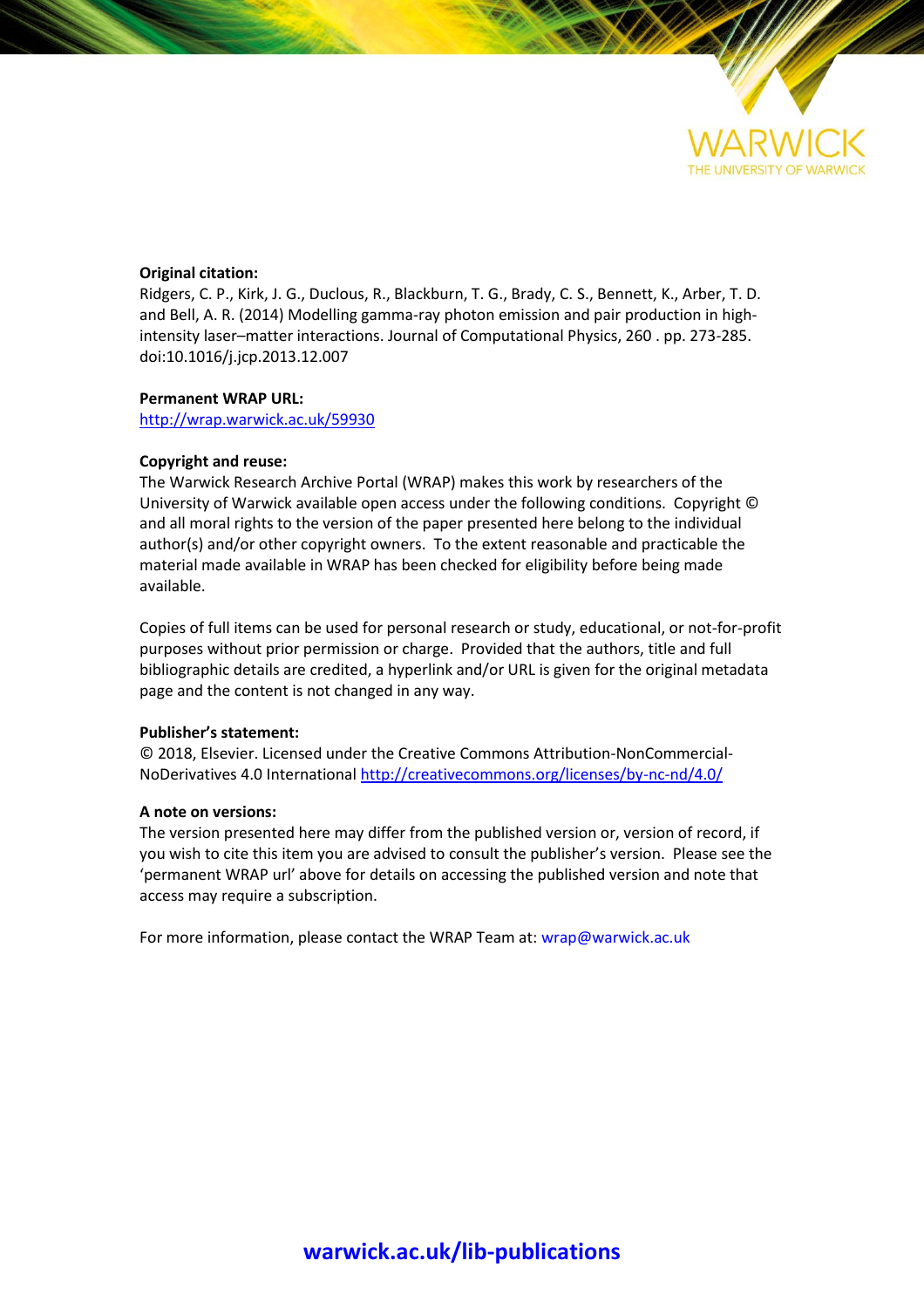# Modelling Gamma-Ray Photon Emission & Pair Production in High-Intensity Laser-Matter Interactions

C.P. Ridgers<sup>1,2†</sup>, J.G. Kirk<sup>3</sup>, R. Duclous<sup>4</sup>, T. Blackburn<sup>1</sup>, C.S. Brady<sup>5</sup>, K. Bennett<sup>5</sup>, T.D.Arber<sup>5</sup>, A.R. Bell<sup>1,2</sup>

 $1$ Clarendon Laboratory, University of Oxford, Parks Road, Oxford, OX1 3PU, UK

<sup>2</sup>Central Laser Facility, STFC Rutherford-Appleton Laboratory, Chilton, Didcot, Oxfordshire, OX11 0QX, UK

 $3$ Max-Planck-Institut für Kernphysik, Postfach 10 39 80, 69029 Heidelberg, Germany  $4$ Commissariat à l'Energie Atomique, DAM DIF, F-91297 Arpajon, France

<sup>5</sup>Centre for Fusion, Space and Astrophysics, University of Warwick, Coventry, CV4 7AL, UK

#### Abstract

In high-intensity ( $> 10^{21}$ Wcm<sup>-2</sup>) laser-matter interactions gamma-ray photon emission by the electrons can strongly effect the electron's dynamics and copious numbers of electron-positron pairs can be produced by the emitted photons. We show how these processes can be included in simulations by coupling a Monte-Carlo algorithm describing the emission to a particle-in-cell code. The Monte-Carlo algorithm includes quantum corrections to the photon emission, which we show must be included if the pair production rate is to be correctly determined. The accuracy, convergence and energy conservation properties of the Monte-Carlo algorithm are analysed in simple test problems.

## 1. Introduction

High power lasers, operating at intensities  $I > 10^{21}$ Wcm<sup>-2</sup>, create extremely strong electromagnetic fields  $(E_L \gtrsim 10^{14} \text{Vm}^{-1})$ . These fields can accelerate electrons sufficiently violently that they radiate a large fraction of their energy as gamma-rays within a single laser cycle. As a result the radiation reaction force becomes important in determining the electron trajectories [\[1\]](#page-20-0). In addition, quantum aspects of the radiation emission are important [\[2,](#page-20-1) [3,](#page-20-2) [4,](#page-20-3) [5\]](#page-20-4) and the emitted photons readily produce electron-positron pairs [\[6\]](#page-20-5). Gamma-ray photon and pair production can be investigated with today's petawatt-power lasers in specially arranged experiments. Furthermore, these emission processes will dominate the dynamics of plasmas generated by next generation 10PW lasers [\[7,](#page-21-0) [8,](#page-21-1) [9\]](#page-21-2). In 10PW laser-plasma interactions the QED emission processes and

<sup>†</sup>Present address: Department of Physics, The University of York, Heslington, York, YO10 5DD, UK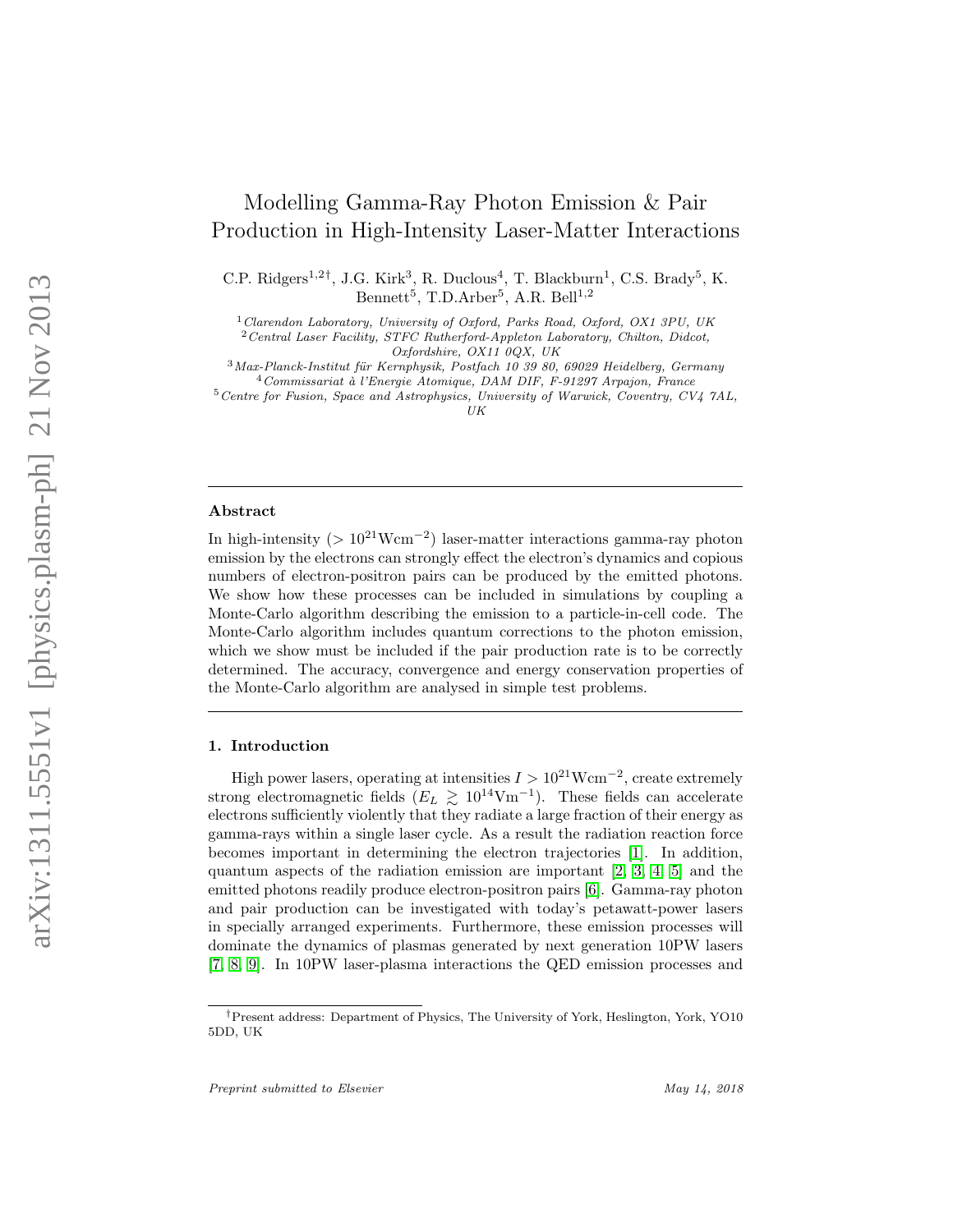the plasma physics processes are strongly coupled. The resulting plasma is best defined as a 'QED-plasma', partially analogous to those thought to exist in extreme astrophysical environments such as the magnetospheres of pulsars & active black holes [\[10\]](#page-21-3). It is therefore highly desirable that gamma-ray photon emission and pair production be included in laser-plasma simulation codes. In this paper we will describe how these processes may be simulated using a Monte-Carlo algorithm [\[4\]](#page-20-3) and how this algorithm can be coupled to a particle-in-cell (PIC) code [\[11\]](#page-21-4), allowing self-consistent simulations of QED-plasmas.

Several PIC codes have been modified to include a classical description of gamma-ray emission and the resulting radiation reaction [\[12\]](#page-21-5). The neglect of quantum effects limits the range of validity of such codes. The parameter which determines the importance of quantum effects in emission by an electron is  $\eta = E_{RF}/E_s$  where  $E_{RF}$  is the electric field in the electron's rest frame and  $E_s = 1.3 \times 10^{18} \text{V} \text{m}^{-1}$  is the Schwinger field required to break down the vacuum into electron-positron pairs [\[13\]](#page-21-6). When  $\eta \sim 1$ : (i) classical theory predicts unphysical features, such as the emission of photons with more energy than the parent electron. Quantum modifications to the radiated spectrum are, therefore, essential [\[14,](#page-21-7) [15\]](#page-21-8). (ii) A quantum description of photon emission is probabilistic and as a result the electron motion becomes stochastic [\[16\]](#page-21-9). (iii) The emitted photons are sufficiently energetic to readily produce electron-positron pairs [\[14\]](#page-21-7). These pairs go on to generate photons and thus further pairs, initiating a cascade of pair production [\[6\]](#page-20-5).

The importance of quantum effects in current and next-generation lasermatter interactions can be estimated by assuming that  $E_{RF} \sim \gamma E_L$ , where  $E_L$ is the laser's electric field and  $\gamma$  is the Lorentz factor of the electrons in the laser fields. For current 1PW lasers (intensity  $I \sim 10^{21} \text{Wcm}^{-2}$ )  $E_L/E_s \sim 10^{-4}$ . To reach  $\eta > 0.1$ ,  $\gamma > 1000$  is required. The laser pulse typically accelerates electrons to  $\gamma \sim a$ , where  $a = eE_L \lambda_L/2\pi m_e c^2$  is the strength parameter of the laser wave ( $\lambda_L$  is the laser wavelength). For  $I = 10^{21}$ Wcm<sup>-2</sup>,  $a = 30$  and so in order to observe quantum effects the electrons must be accelerated to high energies externally. GeV electron beams, which can now be generated by laser-wakefield acceleration [\[17\]](#page-21-10), are sufficient. The collision of such a beam with a 1PW laser pulse could reach the  $\eta > 0.1$  regime [\[18,](#page-21-11) [19\]](#page-21-12). In fact this regime has recently been reached in similar experiments where an energetic electron beam, produced by a particle accelerator, interacts with strong crystalline fields  $[20]$ <sup>[1](#page-2-0)</sup>.

In the case where the electron beam is externally accelerated and then collided with a laser pulse, the plasma processes which cause the acceleration and the gamma-ray & pair emission during the collision are decoupled and may be considered separately. The same is true of recent laser-solid experiments

<span id="page-2-0"></span><sup>1</sup>Other experiments have been performed where: a particle accelerator produced a beam of electrons with 46.6GeV which subsequently collided with a laser pulse of  $I = 10^{18}$  – 1019Wcm−<sup>2</sup> [\[21\]](#page-21-14); (2) laser wakefield acceleration produced 100MeV electrons which were collided with a pulse of  $I = 5 \times 10^{18} \text{Wcm}^{-2}$  [\[22\]](#page-21-15). However due to the low laser intensity the radiation (and pair production in the former experiment) are in a substantially different regime to those considered here.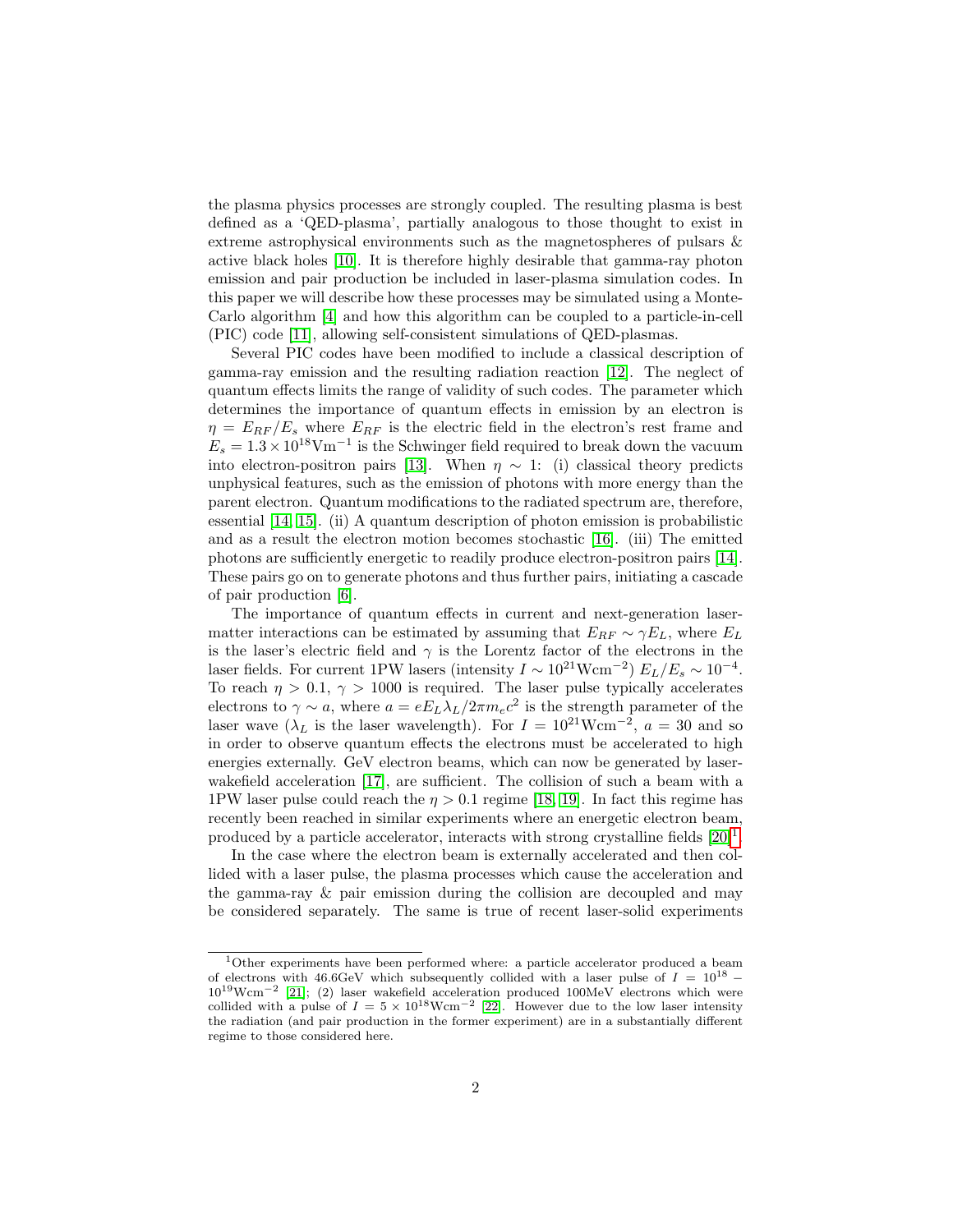where photon and pair production occur in the electric fields of the nuclei of high-Z materials far from the laser focus [\[23\]](#page-21-16). By contrast, in laser-solid interactions at intensities expected to be reached by next-generation 10PW lasers (>  $10^{23}$ Wcm<sup>-2</sup> [\[24\]](#page-21-17))  $E_L/E_s \gtrsim 10^{-3}$  and  $a \gtrsim 100$  and so the laser pulse itself can accelerate electrons to high enough energies to reach  $\eta > 0.1$ . In this case the emission & plasma processes both occur in the plasma generated at the laser focus. The rates of the QED emission processes for a given electron in the plasma depend on the local electromagnetic fields and the electron's energy, which are determined by the plasma physics processes. Conversely, the QED emission processes can alter the plasma currents and so affect the plasma physics. As a result the macroscopic plasma processes and the QED emission processes cannot be considered separately in the resulting QED-plasma.

In this paper we will describe a Monte-Carlo algorithm for calculating the emission of gamma-ray photons and pairs in strong laser fields. In addition to being more widely applicable than a classical description of the emission, this quantum description of emission in terms of discrete particles is more suited to coupling to a Particle-in-Cell code. We will detail how this coupling can be achieved so as to self-consistently model the feedback between the plasma and emission processes; we will refer to the coupled code as 'QED-PIC' for brevity. QED-PIC codes based on this or a similar technique have recently been employed for simulations of both laser-plasma interactions [\[7,](#page-21-0) [8,](#page-21-1) [9\]](#page-21-2) and pulsar magnetospheres [\[25\]](#page-21-18).

#### <span id="page-3-0"></span>2. The Emission Model

The emission model described here is detailed in Refs.  $[2] \& [4]$  $[2] \& [4]$  $[2] \& [4]$ . For completeness, we will summarise the important details in this section. The electromagnetic field is split into high  $\&$  low frequency components. The low frequency macroscopic fields (the 'laser fields') vary on scales similar to the laser wavelength and are coherent states that are unchanged in QED interactions. These fields behave classically [\[26\]](#page-21-19) and are computed by solving Maxwell's equations including the plasma charges and currents smoothed on this length scale. Interactions between electrons, positrons and the high-frequency component of the electromagnetic field (gamma-rays) can be included using the method described by Baier and Katkov [\[27\]](#page-22-0), in which particles (electrons, positrons and photons) move classically in between point-like QED interactions. The interaction probabilities are calculated using the strong-field or Furry representation [\[28\]](#page-22-1), in which the charged particle basis states are 'dressed' by the laser fields. Feynman diagrams for the dominant first-order (in the fine-structure constant  $\alpha_f$ ) interactions included in the model are shown in figure [1](#page-4-0) and represent: the emission of a gamma-ray photon by an electron accelerated by the laser fields (the equivalent process of photon emission by a positron is also included in the model) & the creation of an electron-positron pair by a gamma-ray photon interacting with the laser fields.

This approach rests on two approximations: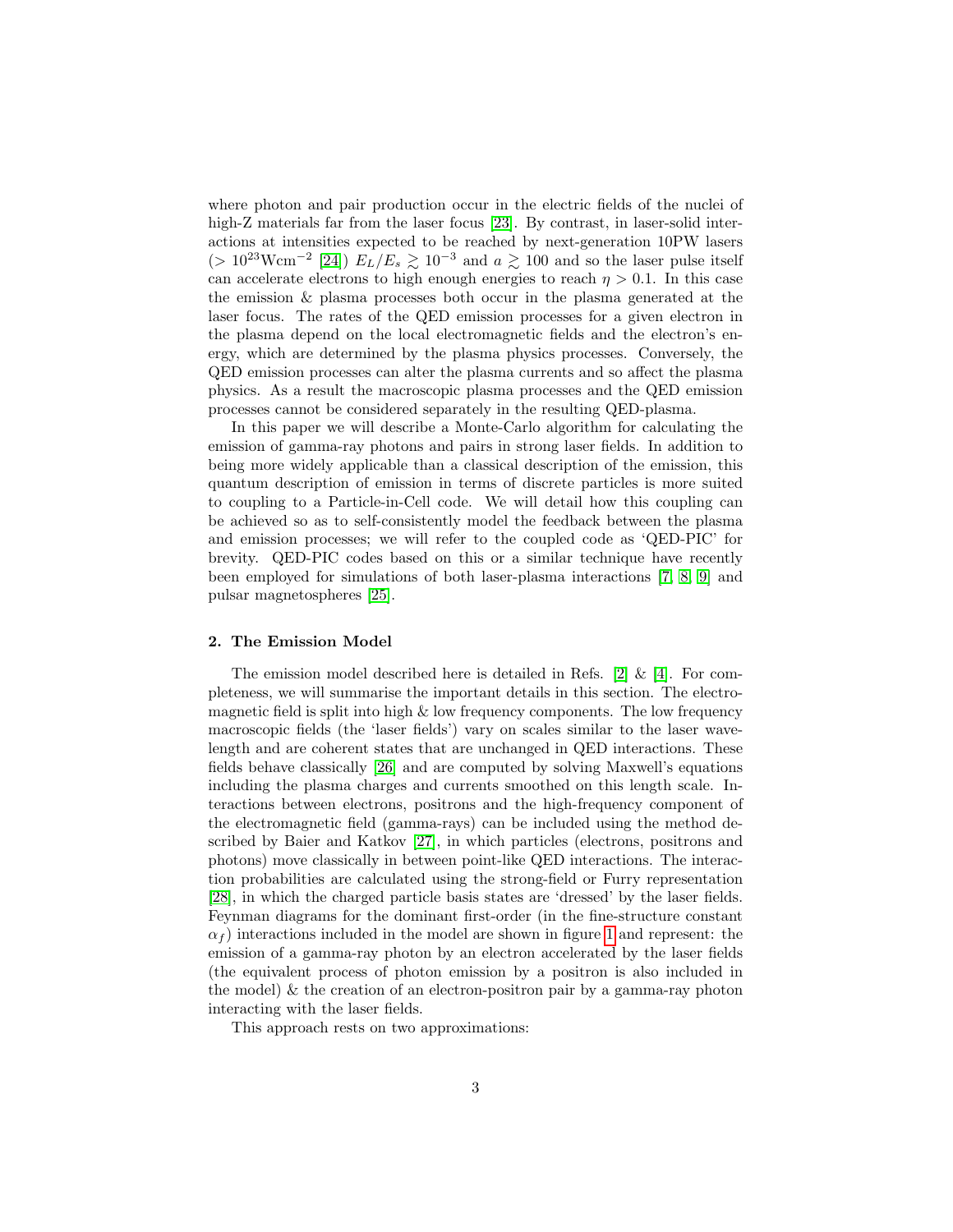

<span id="page-4-0"></span>Figure 1: Diagrammatic representation of the emission processes included in the model: photon emission by an electron (left) & pair production by a photon (right). The double lines represent 'dressed' states.

1. The macroscopic laser fields are treated as static during the QED interactions, i.e., 'instantaneous' and 'local' values of the transitions rates are calculated. This approximation holds if the coherence length<sup>[2](#page-4-1)</sup> associated with the interaction is small compared to  $\lambda_{\text{L}}$ . In the case of a monochromatic plane wave, the coherence length is  $\lambda_L/a$  [15], so the approximation is valid for  $a \gg 1$ .

2. The laser fields are much weaker than the Schwinger field. In this case we may make the approximation that the emission rates depend only on the Lorentz-invariant parameters:  $\eta = (e\hbar/m_e^3 c^4)|F_{\mu\nu}p^{\nu}| = E_{RF}/E_s$  and  $\chi = (e\hbar^2 2m_e^3 c^4)|F^{\mu\nu}k_\nu|, p^\mu (k^\mu)$  is the electron's (photon's) 4-momentum; and are independent of the Lorentz invariants  $\mathcal{F} = |E^2 - c^2 B^2| / E_s^2 \& \mathcal{G} = |\mathbf{E} \cdot c \mathbf{B}| / E_s^2$ associated with the laser fields. This requires  $\eta^2$ ,  $\chi^2 \gg$  Max[F, G] & F, G  $\ll$  1. For next generation 10PW laser pulses  $\eta$ ,  $\chi \sim O(1)$  &  $E_L/E_s \sim 10^{-3}$  and so this approximation does not unduly limit the validity of the model. Under this 'weakfield' approximation the emission rates in the particular macroscopic field configuration approximately equal those in any other configuration with  $\mathcal{F}, \mathcal{G} \ll 1$ , provided the configurations share the same values of  $\eta$  and  $\chi$ . Furthermore, this approximation ensures that the particle dynamics in between QED interactions may be treated classically [\[27\]](#page-22-0). Convenient configurations are a uniform, static magnetic field [\[14\]](#page-21-7) and a plane wave [\[29\]](#page-22-2). The reaction rates for the processes shown in figure [1](#page-4-0) in these field configurations are well-known. Here we use the nomenclature of the the static magnetic field case in which: photon emission corresponds to synchrotron radiation, also called magnetic bremsstrahlung and pair creation corresponds to magnetic pair production<sup>[3](#page-4-2)</sup>.

#### <span id="page-4-3"></span>2.1. Synchrotron Radiation

The (spin & polarisation averaged) rate of emission of gamma-ray photons by an electron (or positron) in a constant magnetic field, where  $cB \ll E_s$ , is

<span id="page-4-1"></span><sup>&</sup>lt;sup>2</sup>In the classical picture the coherence length is the path length over which an electron (of energy  $\gamma m_e c^2$ .) is deflected by  $1/\gamma$ 

<span id="page-4-2"></span><sup>&</sup>lt;sup>3</sup>In the plane-wave case these processes correspond to nonlinear Compton scattering and multiphoton Breit-Wheeler pair production.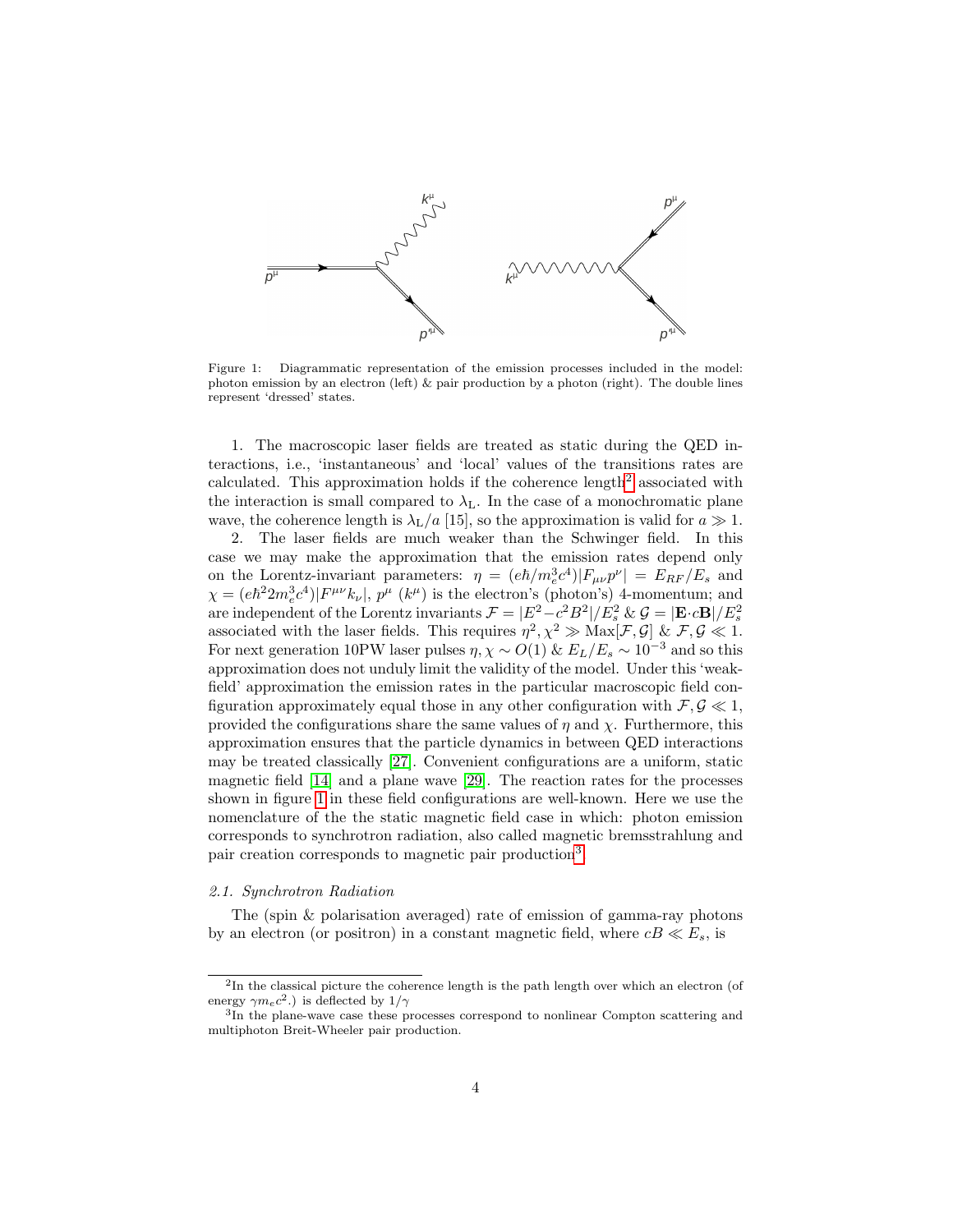<span id="page-5-0"></span>
$$
\frac{d^2N_{\gamma}}{d\chi dt} = \frac{\sqrt{3}\alpha_f c}{\lambda_c} \frac{c}{E_s} \frac{F(\eta, \chi)}{\chi} \tag{1}
$$

The electron's energy is parameterised by  $\eta$  and the photon's energy by  $\chi$ .  $\lambda_c$  is the Compton wavelength &  $F(\eta, \chi)$  is the quantum-corrected synchrotron spectrum as given by Erber [\[14\]](#page-21-7) and Sokolov & Ternov [\[15\]](#page-21-8).  $F(\eta, \chi)$  is re-produced in [Appendix A.](#page-18-0) The modification of  $F(\eta, \chi)$  away from the classical synchrotron spectrum leads to a quantum correction to the instantaneous power radiated  $\mathcal{P} = (4\pi m_e c^3/3\lambda_c)\alpha_f \eta^2 g(\eta) = \mathcal{P}_c g(\eta)$ .  $\mathcal{P}_c$  is the classical power and  $g(\eta) \approx [1 + 4.8(1 + \eta)\ln(1 + 1.7\eta) + 2.44\eta^2]^{-2/3}$ . Note that when  $\eta = 1$ ,  $g(\eta) = 0.2$  and P is reduced by a factor of five.

Equation [\(1\)](#page-5-0) can be written in terms of  $\eta$  by multiplying through by  $\gamma$  and identifying  $\eta = \gamma cB/E_s$ . Integrating over  $\chi$  yields

$$
\frac{dN_{\gamma}}{dt} = \frac{\sqrt{3}\alpha_{f}c}{\lambda_{c}} \frac{\eta}{\gamma} h(\eta) = \lambda_{\gamma}(\eta)
$$
\n(2)

The exact forms for  $g(\eta) \& h(\eta)$  are given in [Appendix A.](#page-18-0) The alternative, more compact, symbol  $\lambda_{\gamma}$  will be more convenient to use in the later equations [\(6\)](#page-7-0) & [\(7\)](#page-7-1). The probability that a photon is emitted with a given  $\chi$  (by an electron with a given  $\eta$ ) is  $p_{\chi}(\eta, \chi) = [1/h(\eta)][F(\eta, \chi)/\chi]$ . The emitting electron or positron experiences a recoil in the emission which, ignoring momentum transferred to the background field, balances the momentum of the emitted photon.

#### 2.2. Magnetic Pair Production

The probability of photon absorption through magnetic pair creation (averaged over spin and polarisation) in a constant magnetic field can be written in terms of a differential optical depth [\[14\]](#page-21-7)

$$
\frac{d\tau_{\pm}}{dt} = \frac{2\pi\alpha_{f}c}{\lambda_{c}} \frac{m_{e}c^{2}}{h\nu_{\gamma}} \chi T_{\pm}(\chi) = \lambda_{\pm}(\chi)
$$
\n(3)

 $h\nu_{\gamma}$  is the energy of the gamma-ray photon generating the electron-positron pair and  $\chi$  is the corresponding value of this parameter.  $T_{\pm}(\chi)$  controls the pair emissivity and is given in [Appendix B.](#page-19-0)

The energy of the photon is split between the generated electron & positron (again ignoring momentum transferred to the macroscopic field). The probability that one member of the emitted pair has a fraction  $f$  of the photon's energy (parameterised by  $\chi$ ) is  $p_f(f, \chi)$  [\[30\]](#page-22-3). This function is also given in [Appendix B.](#page-19-0)

## <span id="page-5-1"></span>2.3. Quasi-Classical Kinetic Equations

As mentioned above, the weak-field assumption ensures that the motion of the electron between emission events can be treated classically. However, the emission itself causes a quantum effect on the motion known as 'straggling' [\[4,](#page-20-3) [16\]](#page-21-9). In the quantum description emission is probabilistic rather than deterministic as in the classical picture. Considering photon emission, this leads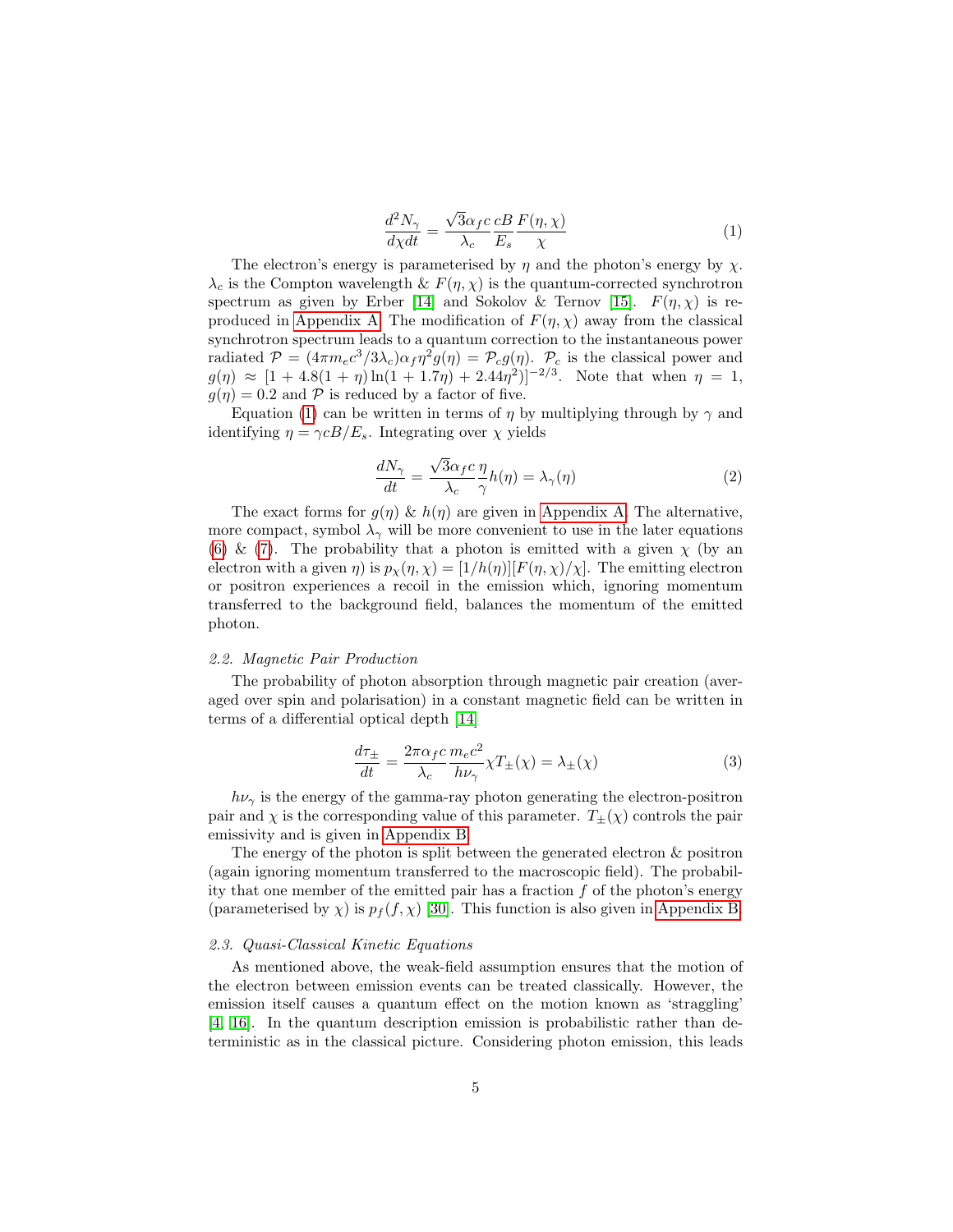to a stochastic recoil of the emitting electron or positron, which gives rise to a quantum equivalent of the classical radiation reaction force [\[31\]](#page-22-4). The stochastic nature of this reaction force allows some electrons & positrons (the 'stragglers') to access classically inaccessible regions of phase-space.

The straggling effect may be quantified as follows. If  $f_{\pm}(\mathbf{x}, \mathbf{p}, t) d^3 \mathbf{x} d^3 \mathbf{p}$  is the probability that an electron or positron is at phase space coordinates  $(x, p)$ and  $f_{\gamma}(\mathbf{x}, \mathbf{k}, t) d^3 \mathbf{x} d^3 \mathbf{k}$  is the equivalent for a photon, then these distribution functions obey the following quasi-classical kinetic equations [\[5,](#page-20-4) [16,](#page-21-9) [18\]](#page-21-11).

$$
\frac{\partial f_{\pm}(\mathbf{x}, \mathbf{p}, t)}{\partial t} + \mathbf{v} \cdot \nabla f_{\pm}(\mathbf{x}, \mathbf{p}, t) + \mathbf{F}_L \cdot \nabla_{\mathbf{p}} f_{\pm}(\mathbf{x}, \mathbf{p}, t) = \left(\frac{\partial f_{\pm}}{\partial t}\right)_{em} \tag{4}
$$

<span id="page-6-1"></span><span id="page-6-0"></span>
$$
\frac{\partial f_{\gamma}(\mathbf{x}, \mathbf{k}, t)}{\partial t} + c\hat{\mathbf{v}} \cdot \nabla f_{\gamma}(\mathbf{x}, \mathbf{k}, t) = \left(\frac{\partial f_{\gamma}}{\partial t}\right)_{em}
$$
(5)

The left-hand side of equation [\(4\)](#page-6-0) describes the classical propagation of electrons & positrons in the macroscopic fields between emissions. The left-hand side of equation [\(5\)](#page-6-1) describes photons following null geodesics, i.e. propagating at c in direction  $\hat{\mathbf{v}}$ . In each equation the right-hand side describes the emission processes. As stated above, for  $a \gg 1$  the emission occurs on very small scales compared to the variations in the macroscopic field and so is effectively pointlike, depending only on the local fields. Photon absorption and electron-positron annihilation have been ignored.

We assume that for a system initially containing  $N$  electrons, the  $N$  particle distribution function  $f_-^N$  can be assumed to be equal to  $Nf_$ . This holds as the peak in the emitted photon energy spectrum is at much higher energy than the energy of the laser photons. As a result, the motion of the emitting electrons is not correlated on the length scales equal to the wavelength of the gammaray photons (except at the very lowest energies, where we assume a negligible amount of radiation is emitted) and the emission is incoherent.

#### 2.4. Energy Spectra in Simple Macroscopic Field Configurations

In section [3](#page-8-0) we will discuss how equations [\(4\)](#page-6-0) & [\(5\)](#page-6-1) may be solved numerically in a general electromagnetic field configuration using a Monte-Carlo algorithm. However, insight may be gained by considering the following specific field configurations, which will provide test problems for the Monte-Carlo algorithm: a constant and homogeneous magnetic field and a circularly polarised electromagnetic wave.

For propagation perpendicular to a uniform  $\&$  static magnetic field, the controlling parameters  $\eta \& \chi$  depend only on the emitting particle's energy and the strength of the magnetic field  $B$ . We define the energy distribution as  $\Phi_{\pm,\gamma}(\gamma,t) = m_e c \int d^3x d^2\Omega f_{\pm,\gamma}(\mathbf{x},\mathbf{p},t) p^2$ ; where  $d^2\Omega$  is the element of solid angle in momentum space,  $\Phi_-(\gamma, t)d\gamma$  is the probability that an electron has Lorentz factor  $\gamma \& \Phi_{\gamma}(\epsilon, t) d\epsilon$  is the probability that the photon has energy  $\epsilon = h\nu_{\gamma}/m_{e}c^{2}$ . The equations for the evolution of these distribution functions are [\[16,](#page-21-9) [18\]](#page-21-11)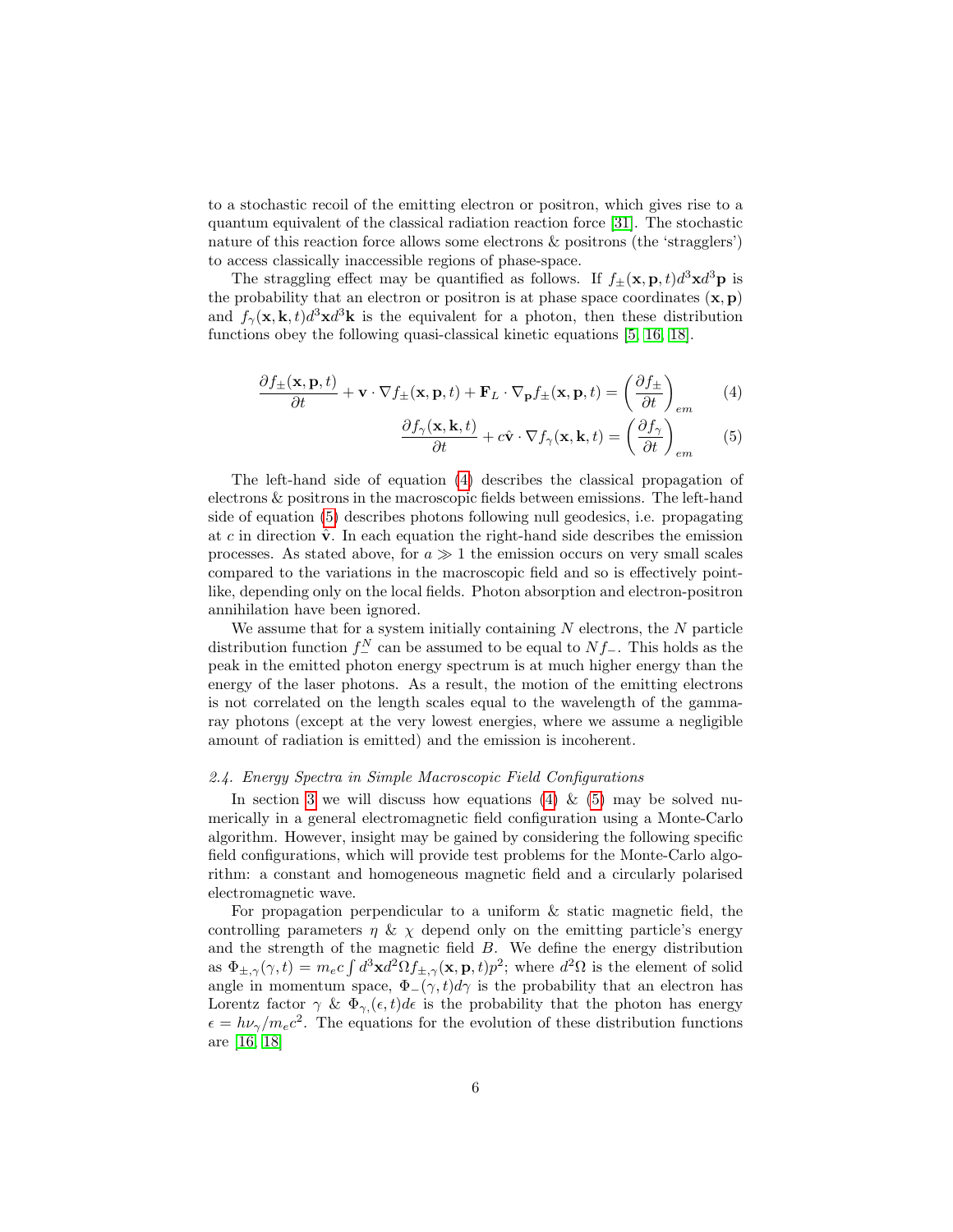$$
\frac{\partial \Phi_{\pm}(\gamma, t)}{\partial t} = -\lambda_{\gamma}(\eta) \Phi_{\pm}(\gamma, t) + \int_{\gamma}^{\infty} d\gamma' \lambda_{\gamma}(\eta') p_{\chi}(\eta', \chi) \Phi_{\pm}(\gamma', t) \n+ \int_{\chi_{1}}^{\infty} d\chi \lambda_{\pm}(\chi) p_{f}(f, \chi) \Phi_{\gamma}(\epsilon, t) \n\frac{\partial \Phi_{\gamma}(\epsilon, t)}{\partial \xi} = -\lambda_{\gamma}(\gamma) \Phi_{\gamma}(\epsilon, t) + \int_{\gamma}^{\infty} d\chi \lambda_{\pm}(\chi) p_{f}(f, \chi) \Phi_{\gamma}(\epsilon, t) + \Phi_{\gamma}(\gamma, t) \Psi_{\gamma}(\epsilon, t)
$$
\n(6)

<span id="page-7-1"></span><span id="page-7-0"></span>
$$
\frac{\partial \Phi_{\gamma}(\epsilon, t)}{\partial t} = -\lambda_{\pm}(\chi)\Phi_{\gamma}(\epsilon, t) + \int_{\gamma_{1}}^{\infty} d\gamma \lambda_{\gamma}(\gamma)(\eta) p_{\chi}(\eta, \chi)[\Phi_{-}(\gamma, t) + \Phi_{+}(\gamma, t)] \tag{7}
$$

 $p<sub>x</sub>$  is the probability that an electron or positron with parameter  $\eta$  emits a photon with  $\chi = (\gamma' - \gamma)(cB/2E_s); p_f$  is the probability that on pair creation, the photon gives a fraction  $f = \eta/2\chi$  of its energy to the positron [\[30\]](#page-22-3). The lower limits of the integrals  $\gamma_1 = (2\chi)/(cB/E_s)$  &  $\chi_1 = (\gamma/2)(cB/E_s)$  arise from energy conservation; an electron (photon) cannot emit a photon (electronpositron pair) with more energy than it possesses. It should be noted that equations [\(6\)](#page-7-0) & [\(7\)](#page-7-1) are only valid for ultra-relativistic electrons & positrons emitting synchrotron-like radiation; therefore  $\Phi_{\pm} \& \Phi_{\gamma}$  become unreliable below some energy, where the radiation will not be synchrotron-like but can also be assumed to be unimportant.

For the case of an electron with initial  $\gamma_0$  counter-propagating relative to a plane circularly-polarised electromagnetic wave of strength parameter a, where  $\gamma_0 \gg a$ , then the energy gained by the electron from the wave may be ignored and the distribution functions are also described by equations [\(6\)](#page-7-0)  $\&$  [\(7\)](#page-7-1). In this case  $\eta = 2\gamma E/E_s \& \chi = (h\nu_{\gamma}/m_e c^2)(E/E_s)$ , where E is the wave's electric field.

Multiplying equation [\(6\)](#page-7-0) by  $\gamma$  and integrating over  $\gamma$  (neglecting the contribution from pair production) yields

<span id="page-7-2"></span>
$$
\frac{d\langle\gamma\rangle}{dt} = -\left\langle \frac{\mathcal{P}(\eta)}{m_e c^2} \right\rangle \tag{8}
$$

For comparison the equation of motion for a particle radiating in a deterministic fashion is

<span id="page-7-3"></span>
$$
\frac{d\gamma_d(t)}{dt} = -\frac{\mathcal{P}[\eta_d(t)]}{m_e c^2} \tag{9}
$$

 $\gamma_d(t)$  &  $\eta_d(t)$  are the Lorentz factor and  $\eta$ -parameter of the electron moving on a deterministic worldline. To arrive at this equation we have followed the Landau & Lifshitz prescription for dealing with the radiation reaction force [\[32\]](#page-22-5) and taken the ultra-relativistic limit. We have also made the substitution  $\mathcal{P}_c \rightarrow \mathcal{P}$  [\[2\]](#page-20-1), thus capturing the quantum reduction in the synchrotron power but not the stochasticity of the emission. Henceforth this will be described as the 'deterministic' emission model, as opposed to the 'probabilistic' model which includes the quantum stochasticity. In the classical limit the variance in  $\Phi_-$  is small,  $\Phi_- \to \delta[\gamma - \gamma_d(t)], d\langle \gamma \rangle / dt \to d\gamma_d/dt$  and  $\langle \mathcal{P}(\eta) \rangle \to \mathcal{P}[\eta_d(t)],$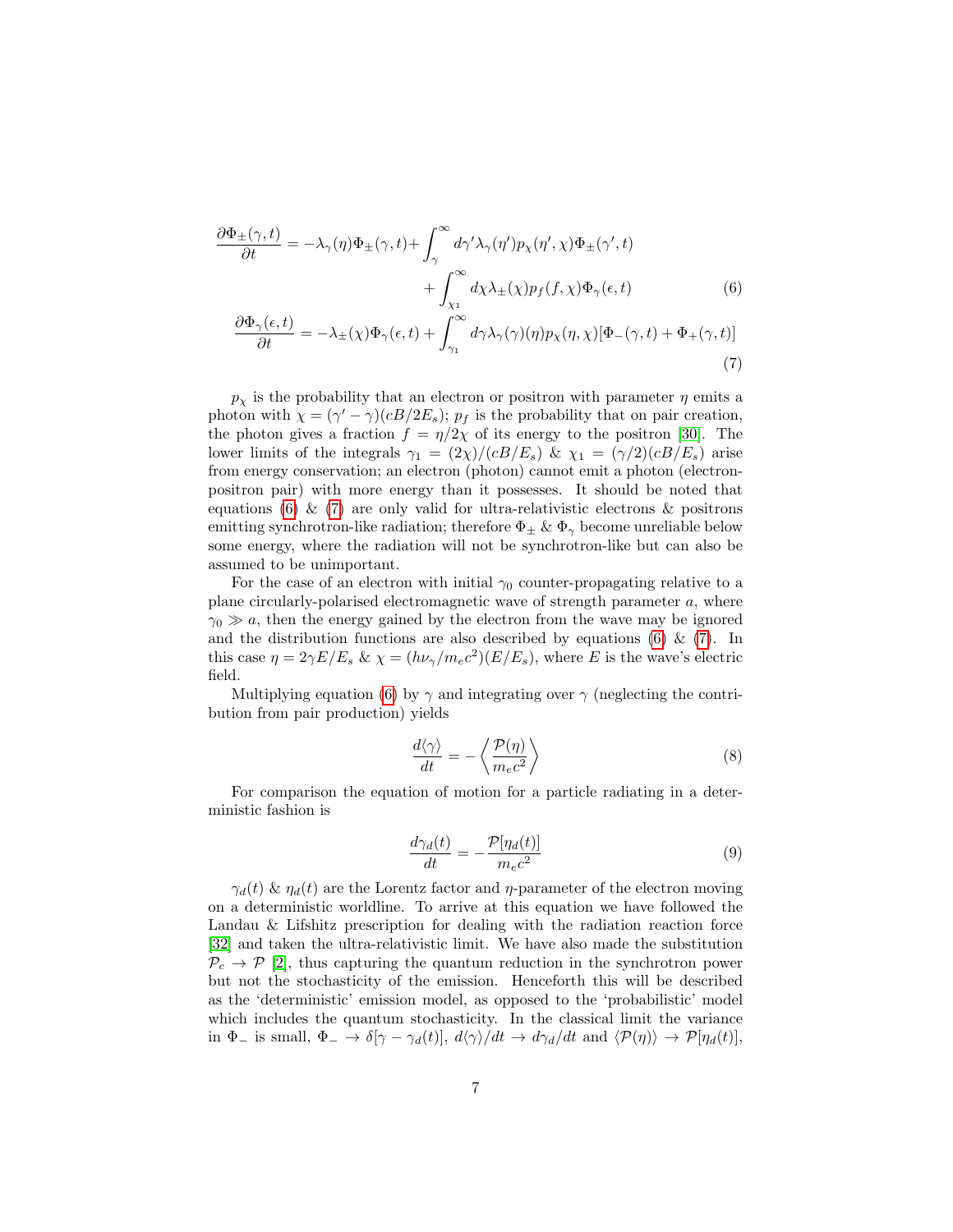demonstrating correspondence between the probabilistic equation [\(8\)](#page-7-2) and the deterministic equation [\(9\)](#page-7-3).

#### <span id="page-8-1"></span>2.5. Feedback on the Macroscopic Fields

So far we have discussed emission in constant classical fields. However, one of the defining features of a QED-plasma is that the emission processes can influence these fields. Radiation reaction exerts a drag force, altering the velocity of the electrons and positrons and so altering the current in the plasma. Although no net current is produced in the pair production process, it acts as a source of current carriers. Subsequent acceleration by the background fields separates the electron and positron which then alter the current in the plasma. These modifications to the current effect the evolution of the macroscopic fields.

## <span id="page-8-0"></span>3. The Monte-Carlo Algorithm

In this section the Monte-Carlo emission algorithm introduced in Ref. [\[4\]](#page-20-3) will be summarised. This algorithm solves equations [\(4\)](#page-6-0)  $\&$  [\(5\)](#page-6-1) for the distribution functions  $f_{\pm}$  and  $f_{\gamma}$ , capturing the probabilistic nature of the emission. The cumulative probability of emission after a particle traverses a plasma of optical depth  $\tau_{em}$  is  $P(t) = 1 - e^{-\tau_{em}}$ . Each macroparticle is assigned an optical depth at which it emits by the following procedure. First  $P$  is assigned a pseudo-random value between 0 and 1. The equation for P above is then inverted to yield  $\tau_{em}$ . For each particle the optical depth evolves according to  $\tau(t) = \int_0^t \lambda[\eta(t')]dt'$ ;  $\lambda$ is the appropriate rate of emission. This equation is solved numerically by firstorder Eulerian integration, i.e.  $\tau(t + \Delta t) = \tau(t) + \lambda(t)\Delta t$ . As the macroscopic fields are quasi-static, the emission is assumed point-like and the rates  $\lambda$  depend on the local values of the electromagnetic fields and the particle's energy; these are provided by the PIC code. The values of the functions  $h(\eta) \& T_{\pm}(\chi)$  are found by linearly interpolating the values stored in look-up tables. When the condition  $\tau = \tau_{em}$  is met the particle emits.

The energy of an emitted photon is obtained from the cumulative probability  $P_\chi(\eta, \chi) = \int_0^\chi d\chi' p_{\chi'}(\eta, \chi')$ , which is tabulated.  $P_\chi$  is assigned to the emitted photon pseudo-randomly in the range [0,1]. The value of  $\chi$  to which this corresponds at the emitting particle's value of  $\eta$  is linearly interpolated from tabulated values of  $P_{\chi}$ . The table is cut off at a minimum photon energy, chosen such that the energy of the ignored photons sums to no more than  $10^{-9}$ times the energy summed over the spectrum at the corresponding value of  $\eta$ . Photons below the cut-off can therefore be safely ignored.

The emitted photon is added to the simulation and assigned an optical depth at which it will create a pair. The emitting electron or positron recoils, the final momentum  $\mathbf{p}_f$  being calculated by subtracting the photon's momentum from the initial momentum  ${\bf p}_i$ :  ${\bf p}_f = {\bf p}_i - (h\nu_{\gamma}/c){\bf \hat{p}}_i$ . When the photon's optical depth reaches the assigned value it creates a pair and is annihilated. Its energy must be shared between the electron and positron in the pair. The cumulative probability that the positron has energy  $fh\nu_\gamma$ ,  $P_f(f, \chi) = \int_0^f df' p_{f'}(f', \chi)$ , is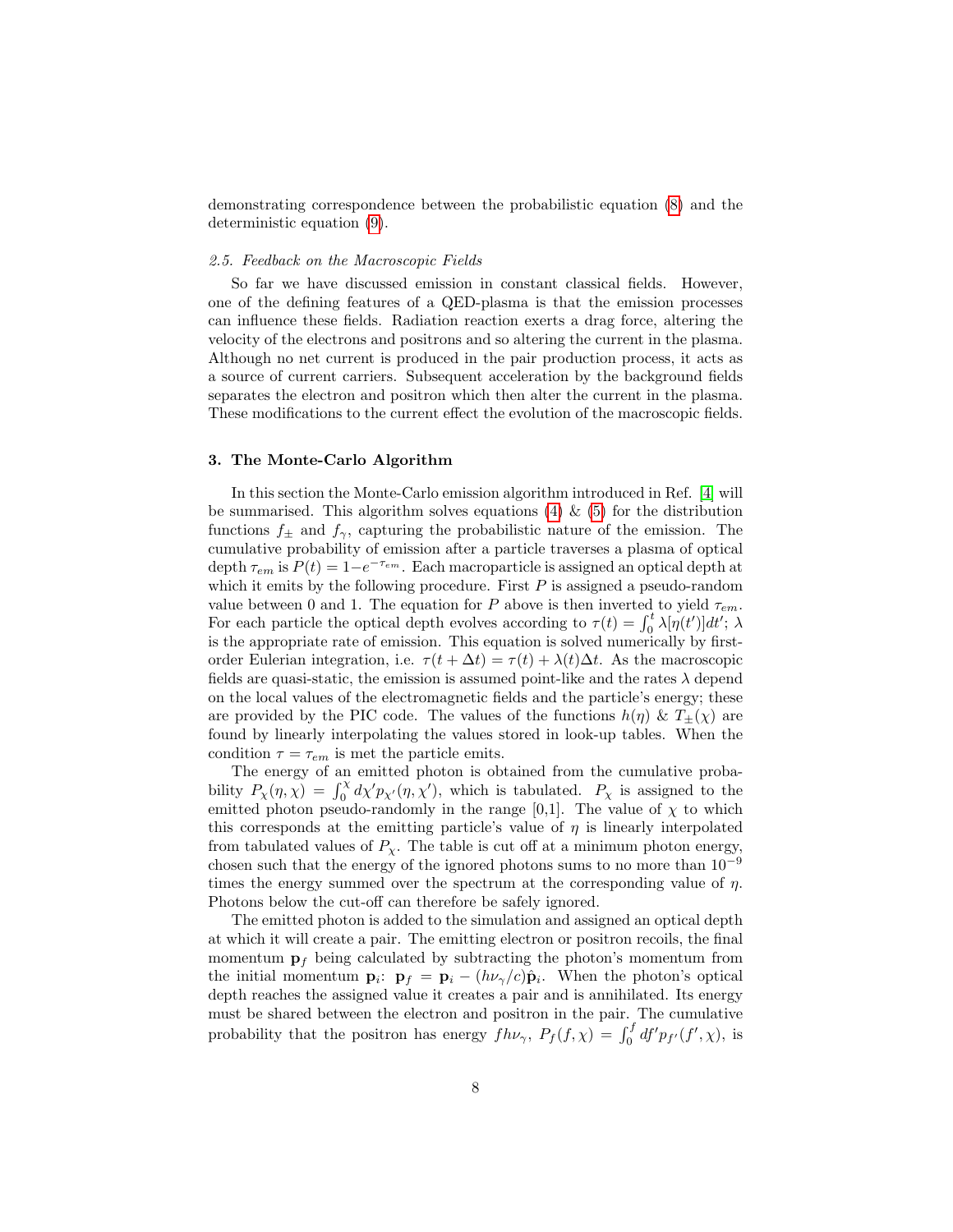tabulated as a function of f and  $\chi$ ; f is selected by the same procedure as the photon energy in gamma-ray emission. The pair is then added to the simulation.

The look-up tables used by the Monte-Carlo algorithm for  $h(\eta)$ ,  $T_{+}(\chi)$ ,  $P_{\chi}(\eta, \chi)$  &  $P_{f}(f, \chi)$  are provided as supplementary online data.

## <span id="page-9-1"></span>3.1. Accuracy, Numerical Convergence & Energy Conservation

Here we discuss the time-step constraints, convergence & conservation properties of the Monte-Carlo algorithm. In the Monte-Carlo simulation each particle can only emit once in a time-step  $\Delta t$ . There is a finite probability, however, that a particle should emit multiple times over the duration  $\Delta t$ . To minimise this we require  $\Delta t/\Delta t_{QED} \ll 1$ , where:  $\Delta t_{QED} = 1/\text{Max}[\lambda_{\gamma}]$  and  $\text{Max}[\lambda_{\gamma}] =$ this we require  $\Delta t/\Delta t_{QED} \ll 1$ , where:  $\Delta t_{QED} = 1/\text{Max}[\lambda_{\gamma}]$  and  $\text{Max}[\lambda_{\gamma}] = (2\sqrt{3}\alpha_f c/\lambda_c)[\text{Max}(E, cB)/E_s]h_0$  is the maximum possible rate of photon emission;  $Max(E, cB)$  is the maximum electromagnetic field and  $h_0 = 5.24$ . In a situation where prolific pair production occurs one might conclude that the time-step constraint  $\Delta t \lambda_{\pm} \ll 1$  is also important. However, this constraint is always an order of magnitude less stringent than that for photon production<sup>[4](#page-9-0)</sup>.

Sufficient macroparticles must be used that  $\Phi_-, \Phi_\gamma \& \Phi_+$  are adequately sampled. The number of particles  $N$  required depends on the specific physical quantity which is being examined. Quantities such as the total energy emitted as gamma-ray photons and pairs vary between simulations with a standard as gamma-ray photons and pairs vary between simulations with a standard deviation  $\sigma_N = \sigma/\sqrt{N}$ , where  $\sigma$  is the standard deviation of  $\Phi_\gamma \& \Phi_+$ . To accurately estimate the total energy  $E$  we must use sufficient macroparticles that  $\sigma_N/E \ll 1$ . If one is interested in details of the spectra  $\Phi_{\pm} \& \Phi_{\gamma}$ , then more macroparticles must be used.

Many more particles than originally present may be generated over the course of the simulation. This may be addressed by: deleting photons immediately after generation; merging macroparticles when the number becomes too large. The former is the approach we adopt when pair production is negligible; the latter is not implemented and is important in the simulation of electron-positron cascades as discussed in Ref. [\[7\]](#page-21-0).

While the numerical scheme conserves momentum it does not exactly conserve energy. The fractional error in energy conservation during photon emission is  $\Delta\gamma/\gamma_i \approx (1/2\gamma_i)(1/\gamma_f - 1/\gamma_i)$ ; for  $\gamma_i, \gamma_f \gg 1$ . Here  $\gamma_i \& \gamma_f$  are the initial & final Lorentz factor of the electron or positron [\[4\]](#page-20-3). The equivalent result for pair creation is  $\Delta \epsilon / \epsilon_{\gamma} \approx (1/2\epsilon_{\gamma})(1/\gamma_-+1/\gamma_+)$  when a  $\gamma$ -ray photon of energy  $\epsilon_{\gamma} m_e c^2$ generates an electron of Lorentz factor  $\gamma_-\gg 1$  and a positron of Lorentz factor  $\gamma_+ \gg 1$ . These errors in energy conservation are negligibly small for  $\gamma_i \gg 1$ and  $\epsilon_{\gamma} \gg 1$ , which are satisfied in practically all emission events and therefore the fractional error summed over a large number of events is also small. The errors arise because in reality a small amount of momentum is transferred to the classical fields.

<span id="page-9-0"></span> ${}^{4}\text{Max}(\lambda_{\pm}) = (2\pi\alpha_f c/\lambda_c)[\text{Max}(E, cB)/E_s]\text{Max}(T_{\pm}).$  Here  $\text{Max}(T_{\pm}) = 0.2$  and so  $\text{Max}(\lambda_{\pm}) = (2\pi\alpha f c/\lambda_c)[\text{Max}(L, cD)/L_s]\text{Max}(L_{\pm})$ . Here  $\text{Max}(L_{\pm}) = 0.2$  and so  $\text{Max}(\lambda_{\gamma})/\text{Max}(\lambda_{\pm}) = (\sqrt{3}/\pi)[h_0/\text{Max}(T_{\pm})] \sim 10$  and photon emission always sets the timestep constraint.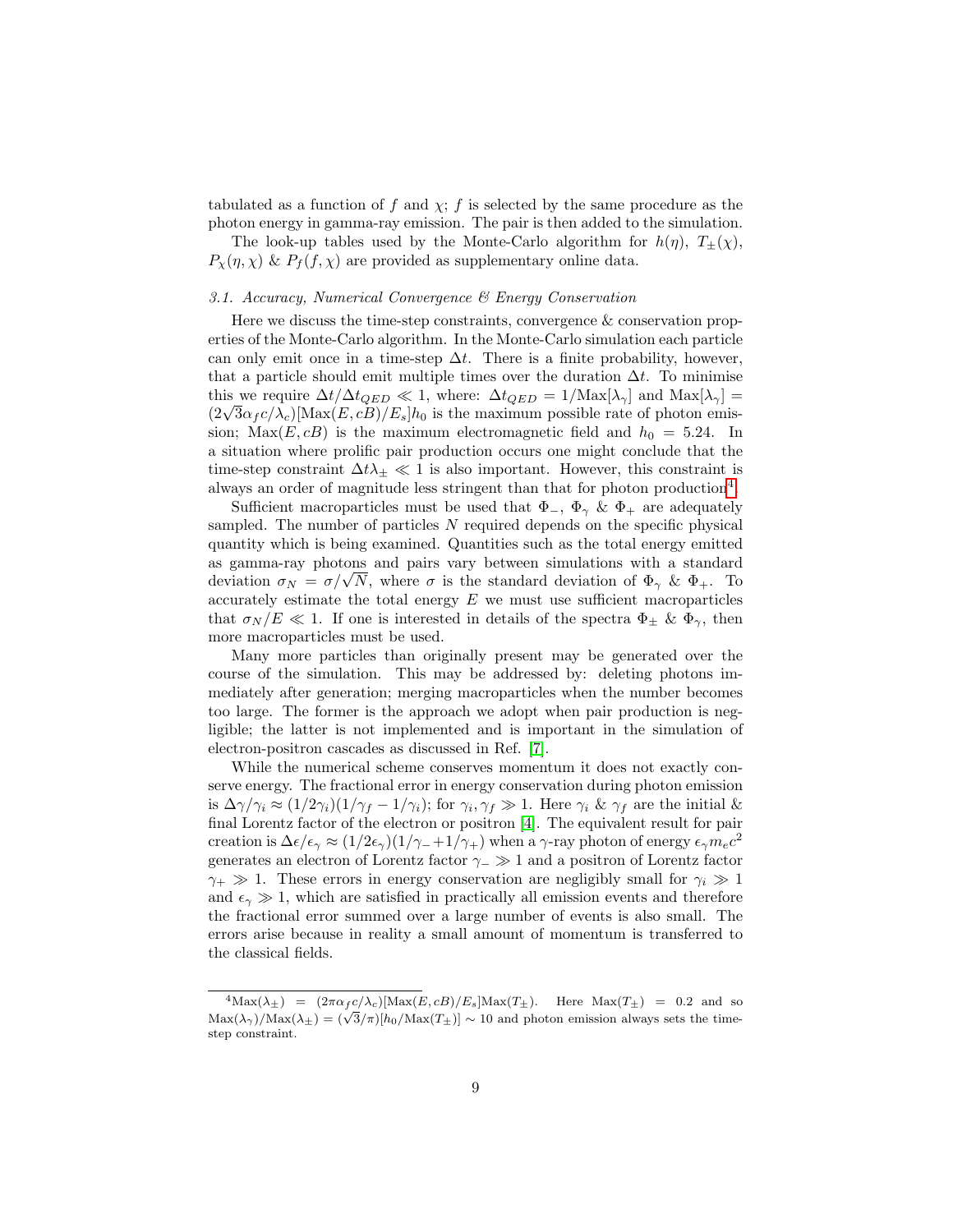#### 3.2. Coupling the Emission Algorithm to a PIC Code: QED-PIC

The Monte-Carlo emission algorithm can be used to simulate the laserelectron beam collision experiments described in the introduction. It is however necessary to include the feedback on the classical macroscopic fields, described in section [2.5,](#page-8-1) when simulating QED-plasmas generated by higher intensity laser pulses. This can be done by coupling the Monte-Carlo emission algorithm to a PIC code. The basis of the PIC technique [\[11\]](#page-21-4), i.e. the representation of the plasma as macroparticles (each representing many real particles), is well suited to coupling to the Monte-Carlo code. Feedback between particle motion and the electromagnetic fields is calculated self-consistently by: interpolating the charge and current densities resulting from the positions and velocities of the macroparticles onto a spatial grid (this depends on the particle's 'shape function'); solving Maxwell's equations for the  $E \& B$  fields; and then interpolating these fields onto the particle's positions and pushing the particles using the Lorentz force law. PIC therefore already includes the terms on the left-hand side of equation  $(4)$  for the electrons  $\&$  positrons during the particle-push as well as the classical evolution of the macroscopic fields. The emission is included by including the Monte-Carlo algorithm in the PIC as a new step at the end of each time-step. During emission macrophotons and macropairs are produced which represent the same number of real photons, electrons or positrons as the emitting macroparticle and have the same shape function.

The modification to the particles velocity caused by radiation reaction is carried over to the next time-step, in which the macroscopic electromagnetic fields then separate the pairs. The effect of both radiation reaction & pair production on the macroscopic plasma currents is therefore included when Maxwell's equations are solved in the next time-step, ensuring that the interplay of plasma physics effects and the QED emission is simulated self-consistently.

The additional time-step constraint  $\Delta t_{QED}$  introduced by the Monte-Carlo algorithm can be compared to those already present in the PIC code. The Courant-Friedrichs-Lewy condition that information cannot propagate across more than one grid-cell (size  $\Delta x$ ) in a single time-step must be satisfied. As the maximum propagation speed is c, this gives  $c\Delta t_{CFL} = \Delta x = \lambda_L/n$  if n cells are used to resolve the laser wavelength. We require  $\Delta t < \Delta t_{CFL}$ . The Debye length  $\lambda_D$  of the plasma must be resolved<sup>[5](#page-10-0)</sup>. In which case  $\Delta t < \lambda_D/c$ . Assuming  $Max[E, cB] = E_L$ , where  $E_L$  is the electric field of the laser, yields

$$
\frac{\Delta t_{QED}}{\Delta t_{CFL}} \sim \frac{10n}{a} \qquad \frac{\Delta t_{QED}}{\Delta t_D} \sim \frac{100}{a} \left(\frac{n_e}{n_c}\right)^{1/2} \left(\frac{m_e c^2}{k_b T_e}\right)^{1/2} \tag{10}
$$

Here  $k_bT_e$  is the thermal energy of the electrons in the plasma. In typical laser-solid simulations  $\Delta t_D < \Delta t_{CFL}$ ,  $n_e/n_c \sim O(10^3)$  and  $m_e c^2 / k_b T_e \sim$  $O(10^3)$ . Therefore we require  $a > O(10^5)$  for  $\Delta t_{QED}$  to be the limiting constraint. In laser-gas interactions it is usually the case that  $\Delta t_{CFL} < \Delta t_D$ . In

<span id="page-10-0"></span> $5$ Although this condition can be relaxed for high-order shape functions, the time step will still be limited to a multiple of  $\lambda_D/c$ .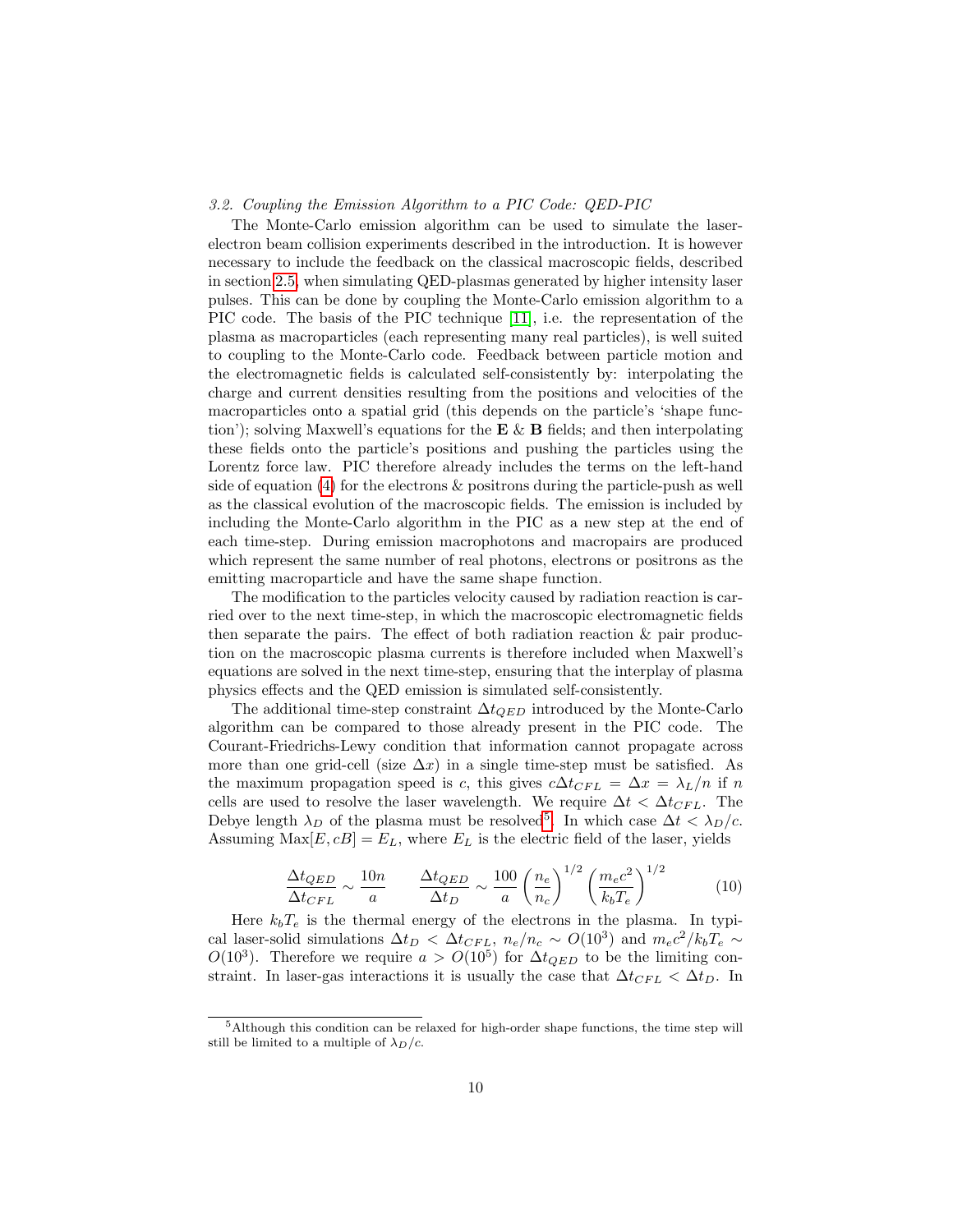this case, if realtively coarse spatial resolution is used  $(n = 10)$ , one requires that  $a > O(10^2)$  for  $\Delta t_{QED}$  to set the time-step.

#### <span id="page-11-2"></span>4. Testing the Monte-Carlo Algorithm

In this section the Monte-Carlo algorithm will be tested in two field configurations discussed in section [2.3:](#page-5-1) a constant magnetic field and a circularly polarised electromagnetic wave. We consider an electron bunch where the electrons initially all have energy  $\gamma_0 m_e c^2$ , moving perpendicular to the electromagnetic fields (and counter-propagating relative to the wave in the second configuration). The field strengths and values of  $\gamma_0$  for each test case are given in table [1.](#page-11-0) In each case we compare  $\Phi_-, \Phi_\gamma \& \Phi_+$  obtained from Monte-Carlo simulations to direct numerical solution<sup>[6](#page-11-1)</sup> of equations [\(6\)](#page-7-0) & [\(7\)](#page-7-1). A comparison is also made to a 'deterministic' emission model, where  $\Phi_-(\gamma, t) = \delta[\gamma - \gamma_d(t)]$  and  $\gamma_d(t)$  is the solution to the equation of motion [\(9\)](#page-7-3) and to a classical model where  $\gamma_d$  is calcualted assuming  $q(\eta) = 1$ .

Figures [2](#page-13-0) & [3](#page-14-0) show results for test problems 1 & 2, where the initial  $\eta$ ,  $\eta_0 = 1$ . The results can be summarised as follows.  $\Phi_-, \Phi_\gamma \& \Phi_+$  reconstructed from the Monte-Carlo code agree well with those obtained by direct numerical solution of equations  $(6) \& (7)$  $(6) \& (7)$  $(6) \& (7)$ . This demonstrates that sufficient particles are used in the Monte-Carlo simulations to adequately sample the energy distributions.  $\Phi$ <sub>-</sub> is extremely broad with  $\sigma \sim \langle \gamma \rangle$  and so  $\delta[\gamma - \gamma_d(t)]$  is an extremely poor fit to the distribution. As a result the deterministic emission model fails to correctly predict the high energy tail in  $\Phi_{\gamma}$ . The deterministic model does however correctly determine the total energy radiated as photons and the average electron trajectory. The classical model predicts that the electrons radiate far too much energy. Pair production is sensitive to the high energy tail tail in  $\Phi_{\gamma}$  and so the deterministic model fails to predict the total energy emitted as positrons as well as the positron spectrum. The Monte-Carlo algorithm produces the same positron spectrum as the direct solution for  $\Phi_+$  and so also the correct value for the total energy emitted as positrons.

Figure [4](#page-15-0) shows the results for test problem 3. In this case  $\eta_0 = 9$ . Similarly to test problems 1 & 2 the distributions  $\Phi_-, \Phi_\gamma \& \Phi_+$  obtained from the Monte-Carlo emission algorithm agree with those from direct solution of equations [\(6\)](#page-7-0)

| 'Test | $\gamma_0$ | $ {\bf E} /E_*$       | $c \mathbf{B} /E_s$   | $\eta_0$ |
|-------|------------|-----------------------|-----------------------|----------|
|       | 1000       |                       | $1 \times 10^{-3}$    |          |
|       | 4120       | $1.22 \times 10^{-4}$ | $1.22 \times 10^{-4}$ |          |
|       | 1000       |                       | $9 \times 10^{-3}$    |          |

<span id="page-11-1"></span> ${}^{6}$ By first-order upwinding, ensuring the time-step is  $< 10^{-1} \Delta t_{QED}$ .

<span id="page-11-0"></span>Table 1: Details of each test case: in cases 1 & 3 electrons propagate perpendicular to a constant magnetic field, in case 2 they counter-propagate relative to a circularly polarised plane electromagnetic wave.  $\eta_0$  is its initial value of  $\eta$ .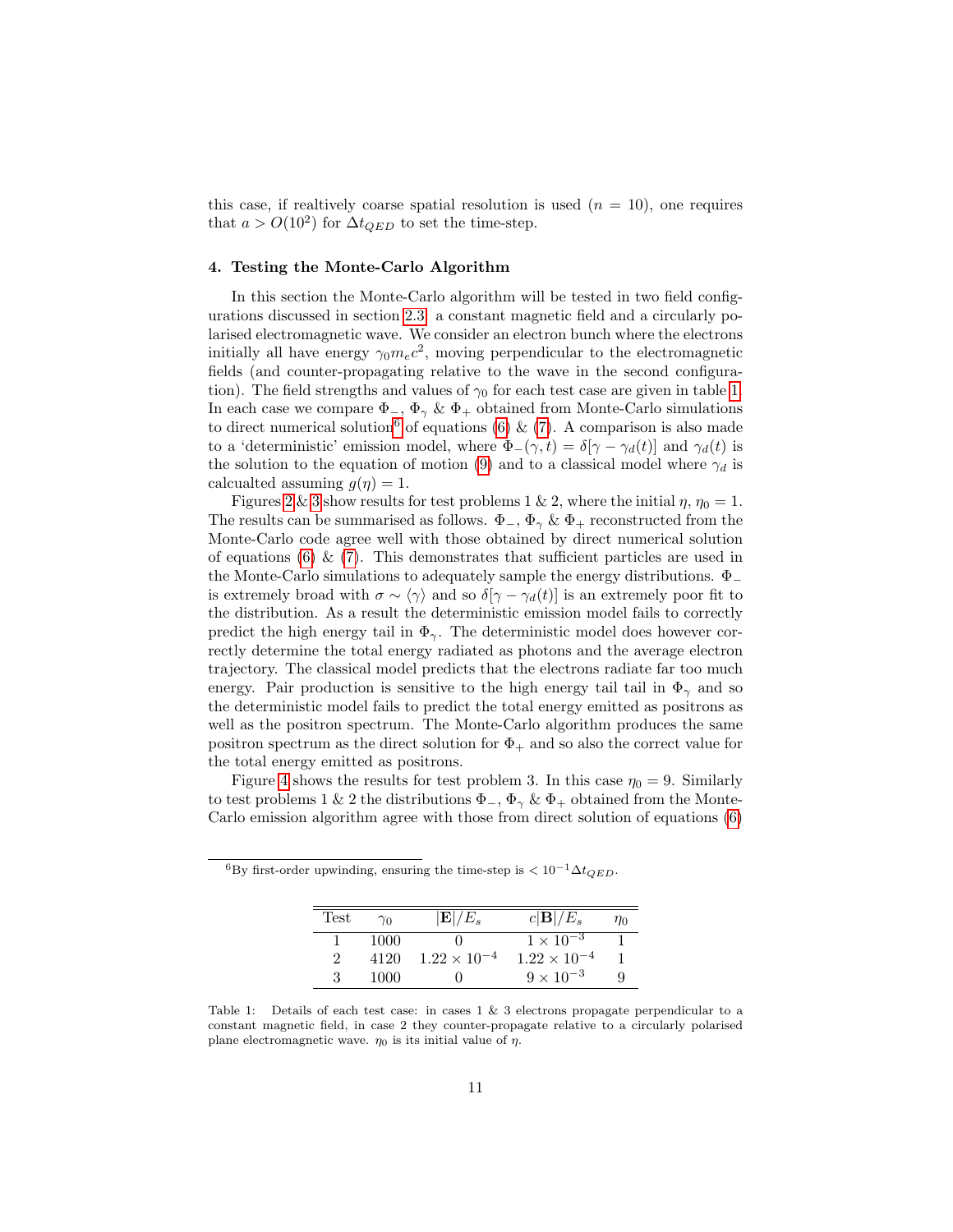| Test | Component | Energy/ $m_ec^2$ $(t=0)$ | Energy/ $m_ec^2$ $(t=t_0)$ | $\Delta(\text{Energy}/m_ec^2)$ |
|------|-----------|--------------------------|----------------------------|--------------------------------|
|      | Electron  | 1000.0                   | 544.8                      | $-455.2$                       |
|      | Photon    | 0                        | 454.8                      | 454.8                          |
|      | Positron  | 0                        | 0.4                        | 0.4                            |
|      | Total     | 1000.0                   | 1000.0                     | 0.001                          |
| 3    | Electron  | 1000.0                   | 562.1                      | $-437.9$                       |
|      | Photon    | 0                        | 406.3                      | 406.3                          |
|      | Positron  | 0                        | 31.7                       | 31.7                           |
|      | Total     | 1000.0                   | 1000.0                     | 0.006                          |

<span id="page-12-0"></span>Table 2: Energy in each component in Monte-Carlo simulations of test problems 1 (with  $N_e = 10^7$ ) & 3 (with  $N_e = 10^6$ ). The 'Total' in  $\Delta$ (Energy) refers to the total error in energy conservation summed over all particles in the simulation.

& [\(7\)](#page-7-1). However, in this case the average electron energy and energy radiated as photons differ from the deterministic model. This is because at such high  $\eta$ pairs are no longer a minority species and so contribute to the average electron energy and to the radiation of gamma-rays.

## 4.1. Accuracy, Numerical Convergence & Energy Conservation

To investigate the convergence of the numerical solution, test problem 1 was repeated and the number of macroelectrons  $(N_e)$  and the time-step  $(\Delta t)$ varied. Figures  $5(a) \& (b)$  show the decrease in the coefficient of variation  $\sigma_N/E$  in the total energy radiated as gamma-ray photons and positrons with increasing  $N_e$ .  $\sigma_N/E$  scales as  $1/\sqrt{N_e}$ . Many more macroelectrons are required to resolve positron than photon production due to the lower emission rate. Another requirement for obtaining an accurate solution is that  $\Delta t < \Delta t_{QED}$ . Figure [6](#page-16-1) shows how the energy radiated as photons per particle in the Monte-Carlo simulation converges as  $\Delta t$  is varied between  $\Delta t = 10 \Delta t_{QED}$  and  $\Delta t =$  $0.3\Delta t_{OED}$ . The error in  $\epsilon_{\gamma}$  decreases quickly with decreasing time-step; when  $\Delta t = 0.6 \Delta t_{QED}$  the solution has converged to a reasonable level of accuracy  $(3\%).$ 

In section [3.1](#page-9-1) we demonstrated that the numerical scheme does not conserve energy. Table [2](#page-12-0) shows the energy, divided by the initial number of electrons in the bunch, in electrons, photons and positrons at the beginning and end of simulations in the constant B-field test cases  $(1 \& 3)$ , where the electrons & positrons gain no energy from the classical fields. The last column shows the error in energy conservation summed over all particles in the simulation divided by  $N_e$ . This shows that energy is conserved to a high degree of accuracy  $(< 0.01\%)$  in each simulation.

## 5. Discussion

In section [2](#page-3-0) a quasi-classical model for the QED emission processes was described; in particular kinetic equations describing the evolution of distribution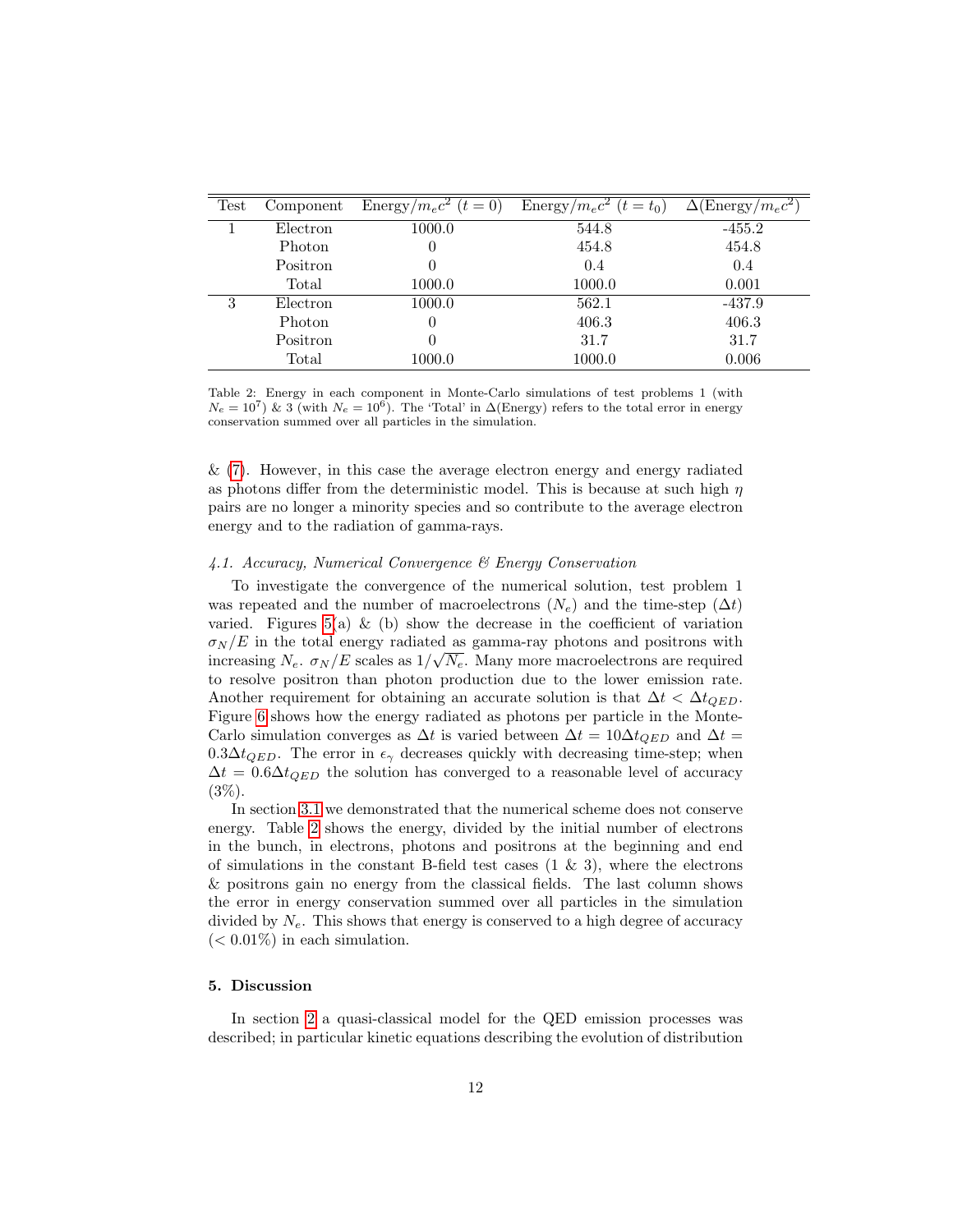

<span id="page-13-0"></span>Figure 2: Results for test problem 1: an electron bunch with  $\gamma_0 = 1000$  moving perpendicular to a magnetic field of strength  $B = 10^{-3} E_s/c$ . (a)  $\Phi_-(\gamma, t_0 = 1 \text{fs})$  reconstructed from  $10^5$ Monte-Carlo trajectories (solid line) compared to the result of direct numerical solution of equation [\(6\)](#page-7-0) (dashed line). (b)  $\gamma$  averaged over 10<sup>5</sup> Monte-Carlo trajectories (crosses), the solution for deterministic losses (dot-dashed line) and the classical solution (dotted line). (c)  $\Phi_{\gamma}(\gamma, t_0 = 1$  fs) from the Monte-Carlo simulation (solid line) compared to the result of direct numerical solution of equation[\(7\)](#page-7-1) (dashed line) and the spectrum produced by the deterministic model (dot-dashed line). (d) Total energy radiated as photons from the Monte-Carlo simulation (crosses) and for deterministic emission (dot-dashed line). (e) & (f) Equivalent plots for positrons, where 10<sup>7</sup> electrons were used to obtain the Monte-Carlo results.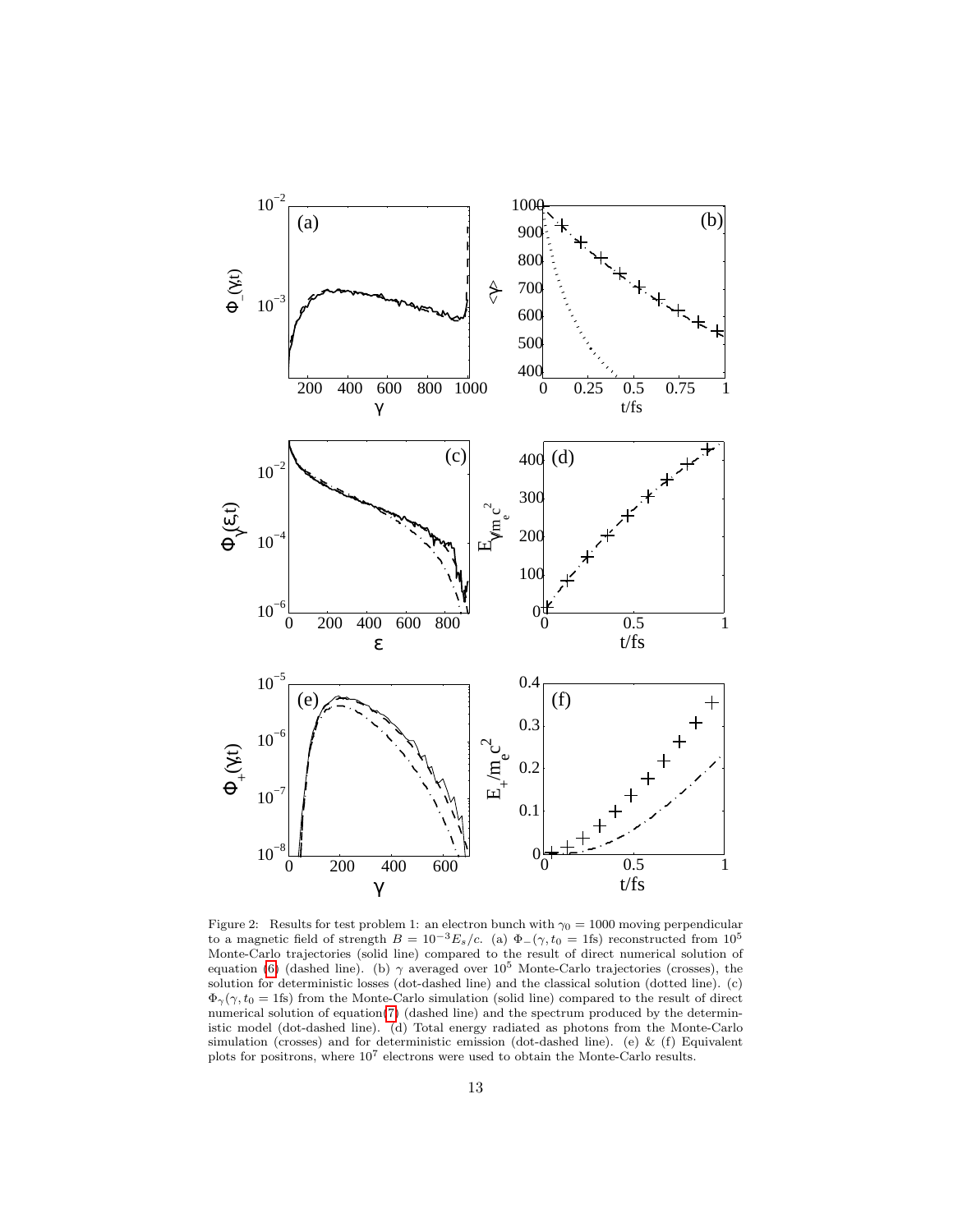

<span id="page-14-0"></span>Figure 3: Results for test problem 2: an electron bunch with  $\gamma_0 = 4120$  counter-propagating relative to a circularly polarised electromagnetic wave with  $a = 50$ . (a)  $\Phi_-(\gamma, t_0 = 3 \text{fs})$  reconstructed from 10<sup>5</sup> Monte-Carlo trajectories (solid line) compared to the result of direct numerical solution of equation [\(6\)](#page-7-0) (dashed line). (b)  $\gamma$  averaged over 10<sup>5</sup> Monte-Carlo trajectories (crosses), the solution for deterministic losses (dot-dashed line) and the classical solution (dotted line). (c)  $\Phi_{\gamma}(\gamma, t_0 = 3\text{fs})$  from the Monte-Carlo simulation (solid line) compared to the result of direct numerical solution of equation [\(7\)](#page-7-1) (dashed line) and the spectrum produced by the deterministic model (dot-dashed line). (d) Total energy radiated as photons from the Monte-Carlo simulation (crosses) and the spectrum produced by the deterministic model (dot-dashed line). (e) & (f) Equivalent plots for positrons, where  $10^6$  electrons were used to obtain the Monte-Carlo results.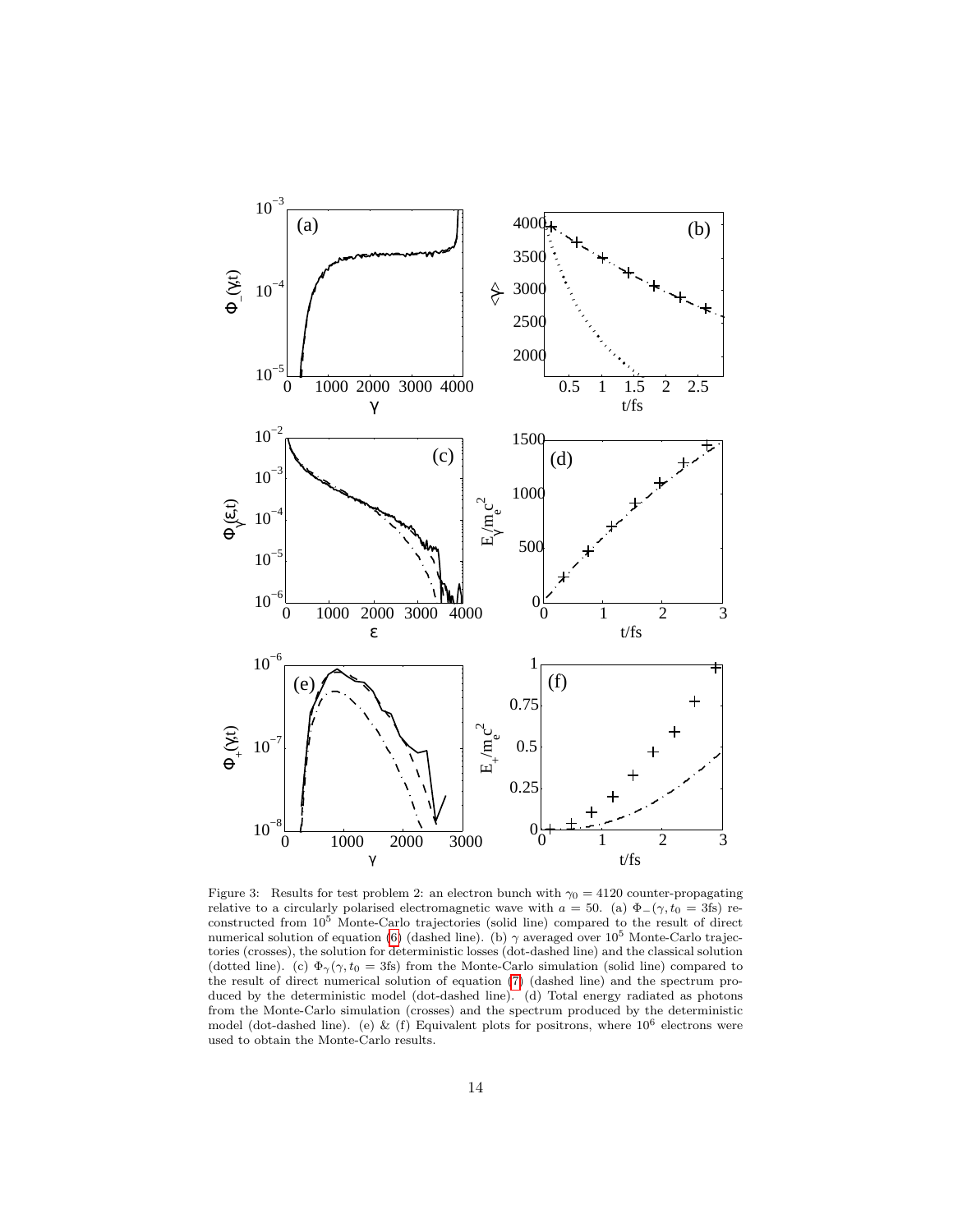

<span id="page-15-0"></span>Figure 4: Results for test problem 3: an electron bunch with  $\gamma_0 = 1000$  propagating perpendicular to a magnetic field of strength  $B = 9 \times 10^{-3} E_s/c$ . (a)  $\Phi_-(\gamma, t_0 = 0.1$ fs) reconstructed from 10<sup>5</sup> Monte-Carlo trajectories (solid line) compared to the result of direct numerical solu-tion of equation [\(6\)](#page-7-0) (dashed-line). (b)  $\gamma$  averaged over 10<sup>5</sup> Monte-Carlo trajectories (crosses), the solution from the deterministic emission model (dot-dashed line) and the classical solution (dotted line). (c)  $\Phi_{\gamma}(\gamma, t_0 = 0.1$ fs) from the Monte-Carlo simulation (solid line) compared to the result of direct numerical solution of equation [\(7\)](#page-7-1) (dashed line) and the spectrum produced by the deterministic emission model (dot-dashed line). (d) Total energy radiated as photons from the Monte-Carlo simulation (crosses) and the deterministic emission model (dot-dashed line). (e) & (f) Equivalent plots for positrons.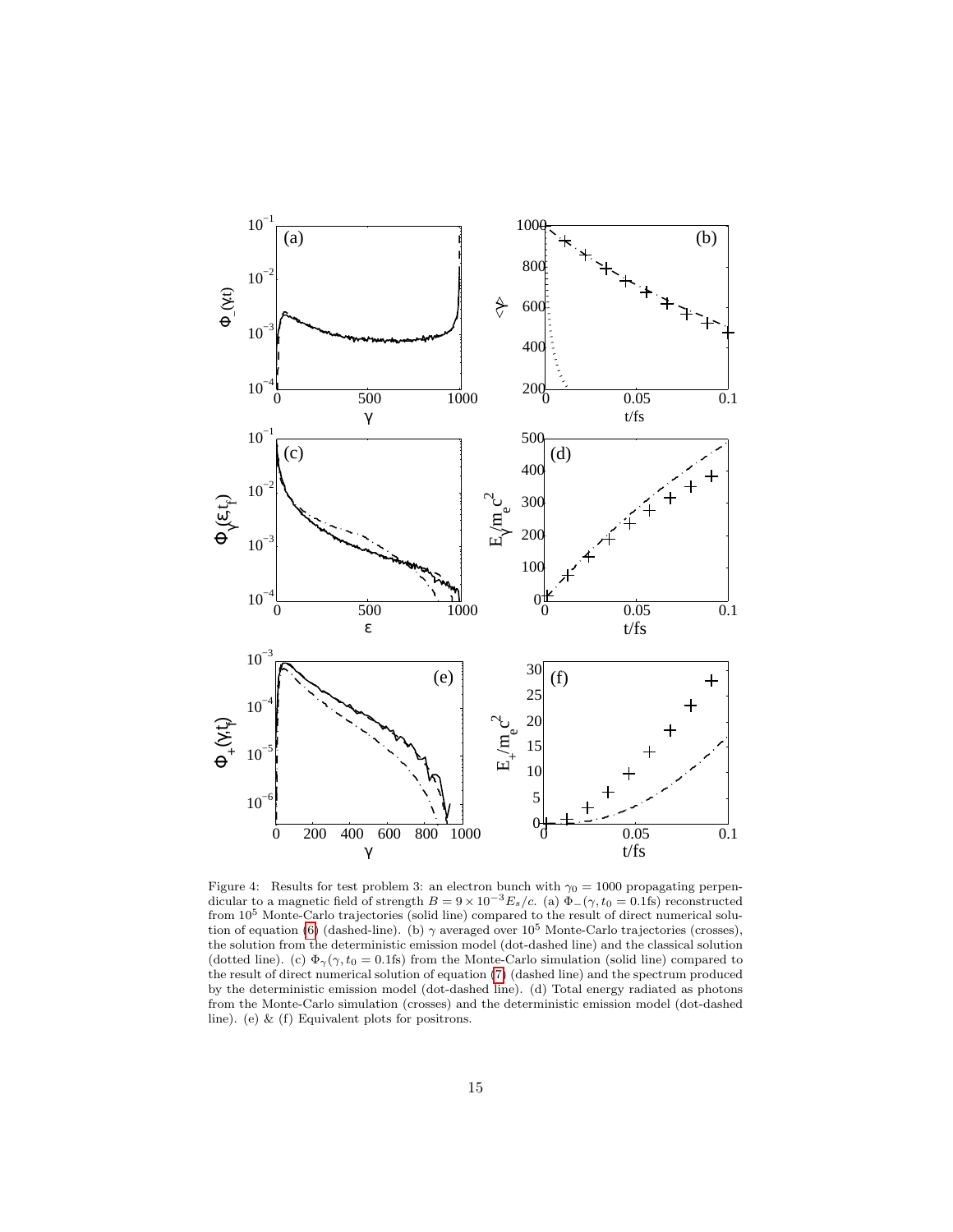

<span id="page-16-0"></span>Figure 5: (a) Reduction in  $\sigma_N/\mu$  for the total energy radiated as photons in test problem 1 rigure 5: (a) Reduction in  $\sigma_N/\mu$  for the total energy radiated as photons in test problem 1 with number of electrons initially present in the simulation  $N_e$  (crosses) & the  $1/\sqrt{N_e}$  scaling (dashed line). (b) The equivalent plot for positrons.



<span id="page-16-1"></span>Figure 6: Convergence of energy emitted as gamma-ray photons  $E_{\gamma}$  with decreasing time-step  $\Delta t$  in test problem 1.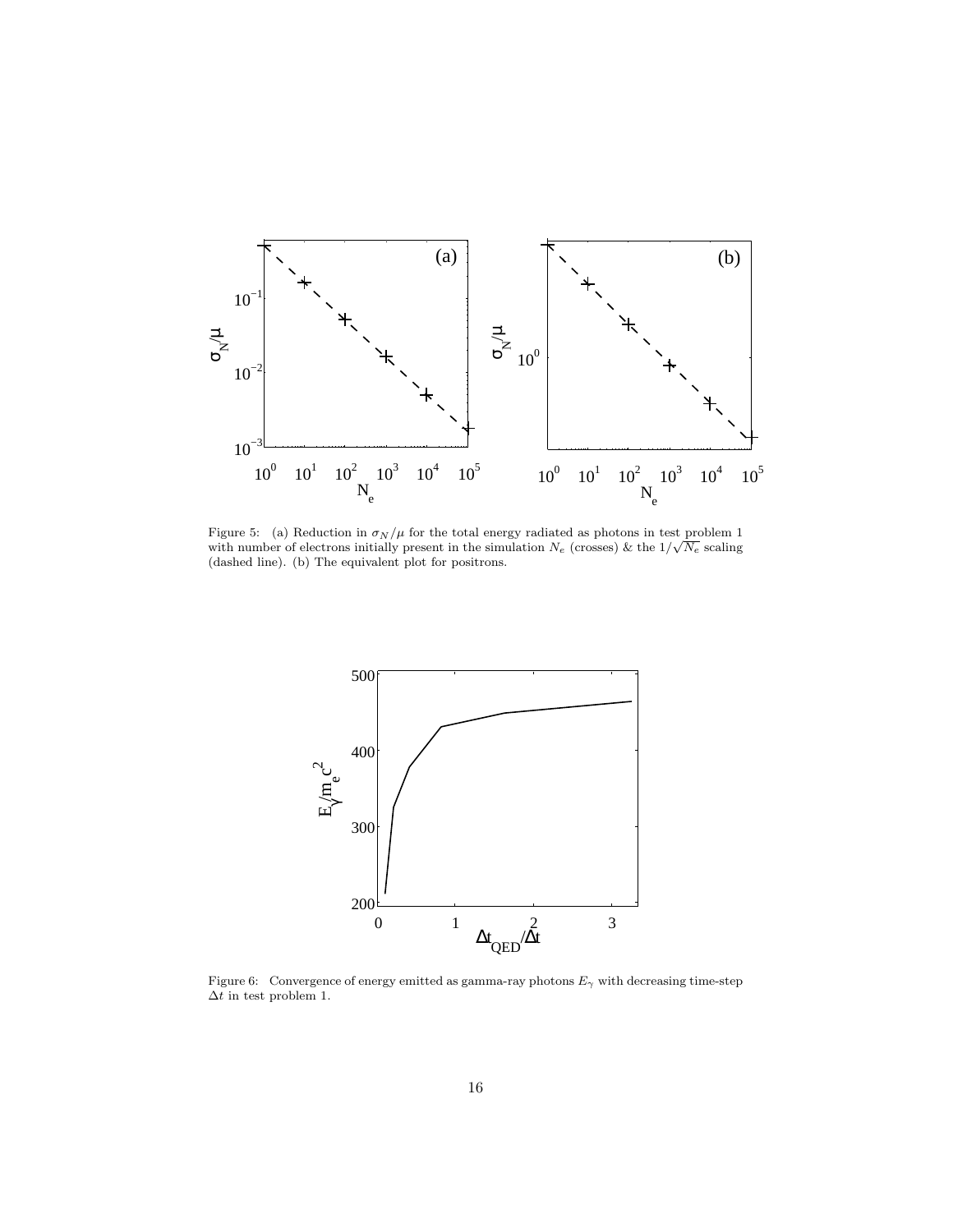functions were derived for electrons, positrons & photons. It was shown that there is a close correspondence between the moments of these equations and the equation of motion using a deterministic model for the radiation reaction force. Such a deterministic emission model has been adopted by several authors [\[2,](#page-20-1) [3,](#page-20-2) [12\]](#page-21-5). When the probabilistic QED model and the deterministic model were compared in section [4](#page-11-2) it was found that the deterministic model did not correctly predict the emitted photon or positron spectra. Although it was found that in the particular cases considered here the the deterministic model did correctly predict the total energy radiated by the electrons when pair production was negligible[7](#page-17-0) . In cases more relevant to experiments, such as a laser pulse striking a solid target [\[9,](#page-21-2) [4\]](#page-20-3) or an electron beam interacting with a laser pulse with a Gaussian temporal envelope, calculations suggest larger differences between the probabilistic & deterministic models. This suggests that the probabilistic Monte-Carlo emission algorithm described here is preferable to a deterministic emission model.

The Monte-Carlo scheme introduces additional numerical constraints on the time-step and the minimum number of macroparticles that can be used in QED-PIC simulations. The time-step must be smaller than  $\Delta t_{QED}$ . In section [3.1](#page-9-1) it was shown that this only limits the time-step in a QED-PIC simulation of low density plasmas when  $a > 10^2$ . The total energy emitted as photons & pairs converges with number of macroelectrons in the simulation  $(N_e)$  as  $\sigma_N/E =$  $(1/\sqrt{N_e})\sigma/E$ . The number of macroelectrons required for  $\sigma_N/E$  to converge to an acceptable level depends on  $\sigma/E$  which depends on the rate of emission. If the rate of emission is reduced  $\sigma/E$  is increased. This explains why it was found that many more macroparticles were required to get a reasonable degree of convergence in positron emission than in photon emission for  $\eta_0 = 1$ , as the rate of positron production is considerable lower than that for photon production at this  $\eta$ . However, this is precisely the case when pair production does not affect the plasma dynamics. For  $\eta_0 = 9$ , as examined in figure [4,](#page-15-0) the rate of pair production is higher, pair production does affect the plasma dynamics and in this case the same number of macroparticles is required to resolve positron emission as photon emission.

The emission model breaks down when the fields can no longer be considered as quasi-static or when the laser's electric field becomes close to the Schwinger field. The former condition is typically only satisfied in situations where emission is unimportant and the latter requires laser pulses of extremely high intensity  $(10^{28} Wcm^{-2})$  unlikely to be reached in the near term. We therefore conclude that the emission model outlined here is applicable to a very wide range of laser intensities.

Finally, we note that processes not included in the model might be important under special conditions. For example, when the rate of pair production is very small, it is dominated by the second-order (in  $\alpha_f$ ) trident process. A com-

<span id="page-17-0"></span><sup>&</sup>lt;sup>7</sup>For  $\eta \sim 1$ ,  $\mathcal{P}(\eta)$  goes approximately as  $\sim \eta$  and so  $d\langle \gamma \rangle / dt \approx d\gamma_c / dt$ , despite the fact that for  $\eta \sim 1$   $\Phi$  is a broad distribution.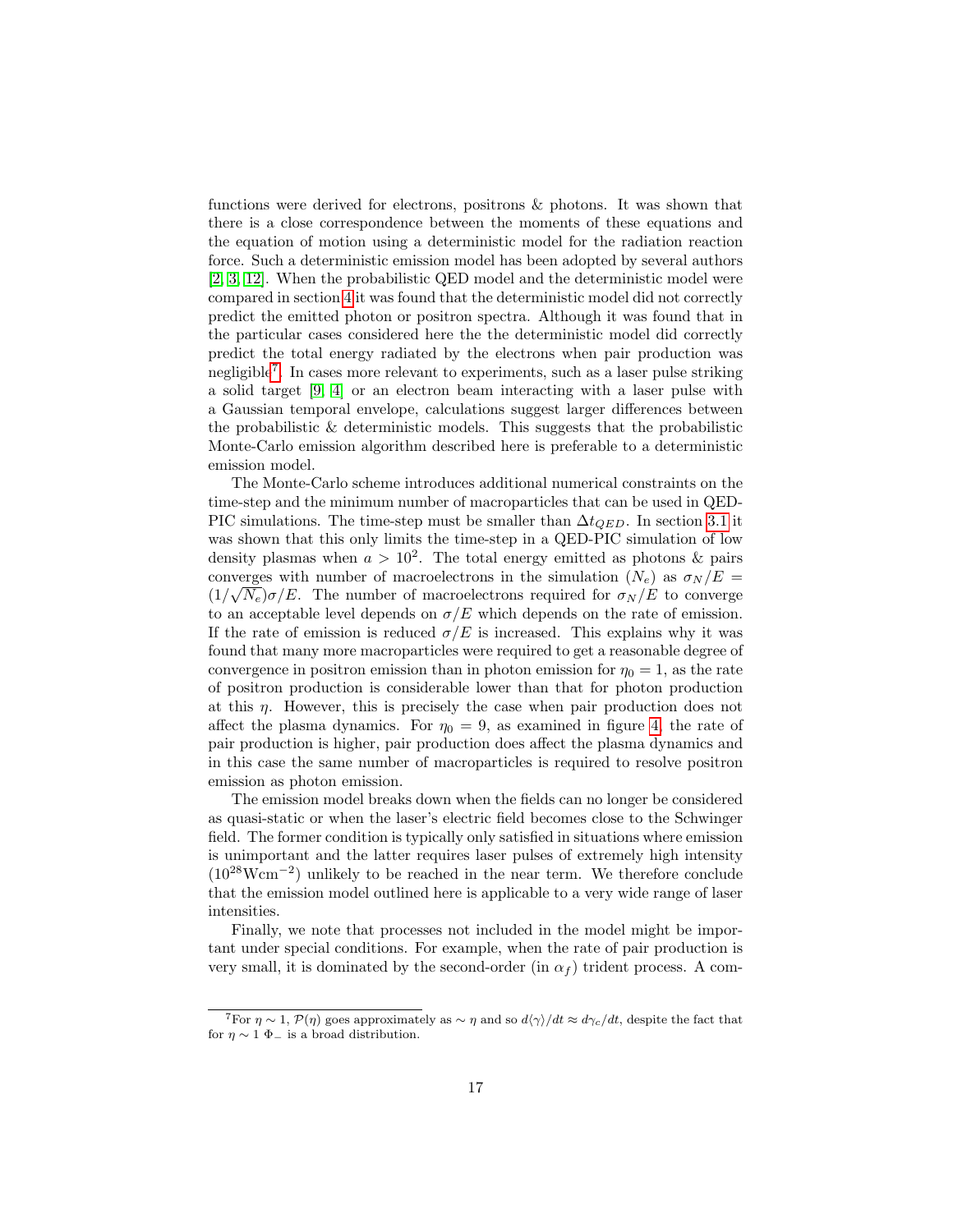prehensive discussion of higher order processes can be found in Ref. [\[33\]](#page-22-6). Also, in addition to the Coulomb collisions between electrons and ions in the plasma usually included in PIC simulations, additional collisional processes could play role. For example one could include collisions between: gamma-ray photons and electrons/positrons (Compton scattering); electrons and positrons (annihilation); electrons/positrons and ions/atoms (bremsstrahlung or Trident pair production in the electric fields of the nuclei); gamma-ray photons and atoms (Bethe-Heitler pair production). A full investigation of the relative importance of these effects is beyond the scope of this paper.

## 6. Conclusions

When laser pulses of intensity  $> 10^{21}$ Wcm<sup>-2</sup> interact with ultra-relativistic electrons a significant amount of the electron's energy is converted to gammaray photons & pairs. We have shown that a probabilistic Monte-Carlo algorithm best simulates the emission and that such an algorithm can be coupled to a PIC code to simulate QED-plasmas. By contrast a deterministic treatment of the emission processes only correctly describes the evolution of the particle spectra when pair production can be neglected and so is only valid over a relatively narrow range of laser intensities. We therefore conclude that QED-PIC codes, using the Monte-Carlo emission algorithm described here, will provide a valuable tool for simulating high intensity laser-plasma interactions at today's highest intensities and beyond.

#### Acknowledgements

This work was funded by the UK Engineering and Physical Sciences Research Council (EP/G055165/1 & EP/G054940/1). We would like to thank Brian Reville & Alexander Thomas for many useful discussions.

## <span id="page-18-0"></span>Appendix A. Classical & Quantum Synchtrotron Emissivity

The quantum synchrotron function is given by Sokolov and Ternov [\[15\]](#page-21-8) eq. (6.5). In our notation it is, for  $\chi < \eta/2$ 

$$
F(\eta, \chi) = \frac{4\chi^2}{\eta^2} y K_{2/3}(y) + \left(1 - \frac{2\chi}{\eta}\right) y \int_y^\infty dt K_{5/3}(t) \tag{A.1}
$$

where  $y = 4\chi/[3\eta(\eta - 2\chi)]$  &  $K_n$  are modified Bessel functions of the second kind. For  $\chi \geq \eta/2$ ,  $F(\eta, \chi) = 0$ .

In the classical limit  $\hbar \to 0$  the quantum synchrotron spectrum reduces to the classical synchrotron spectrum  $F(\eta, \chi) \to y_c \int_{y_c}^{\infty} du K_{5/3}(u); y_c = 4\chi/3\eta^2$ . For comparison the classical and quantum synchrotron spectra are plotted for  $\eta = 0.01 \& \eta = 1$  in figure [A.7\(](#page-19-1)a). The classical spectrum extends beyond the maximum possible photon energy, set by  $2\chi/\eta = 1$ .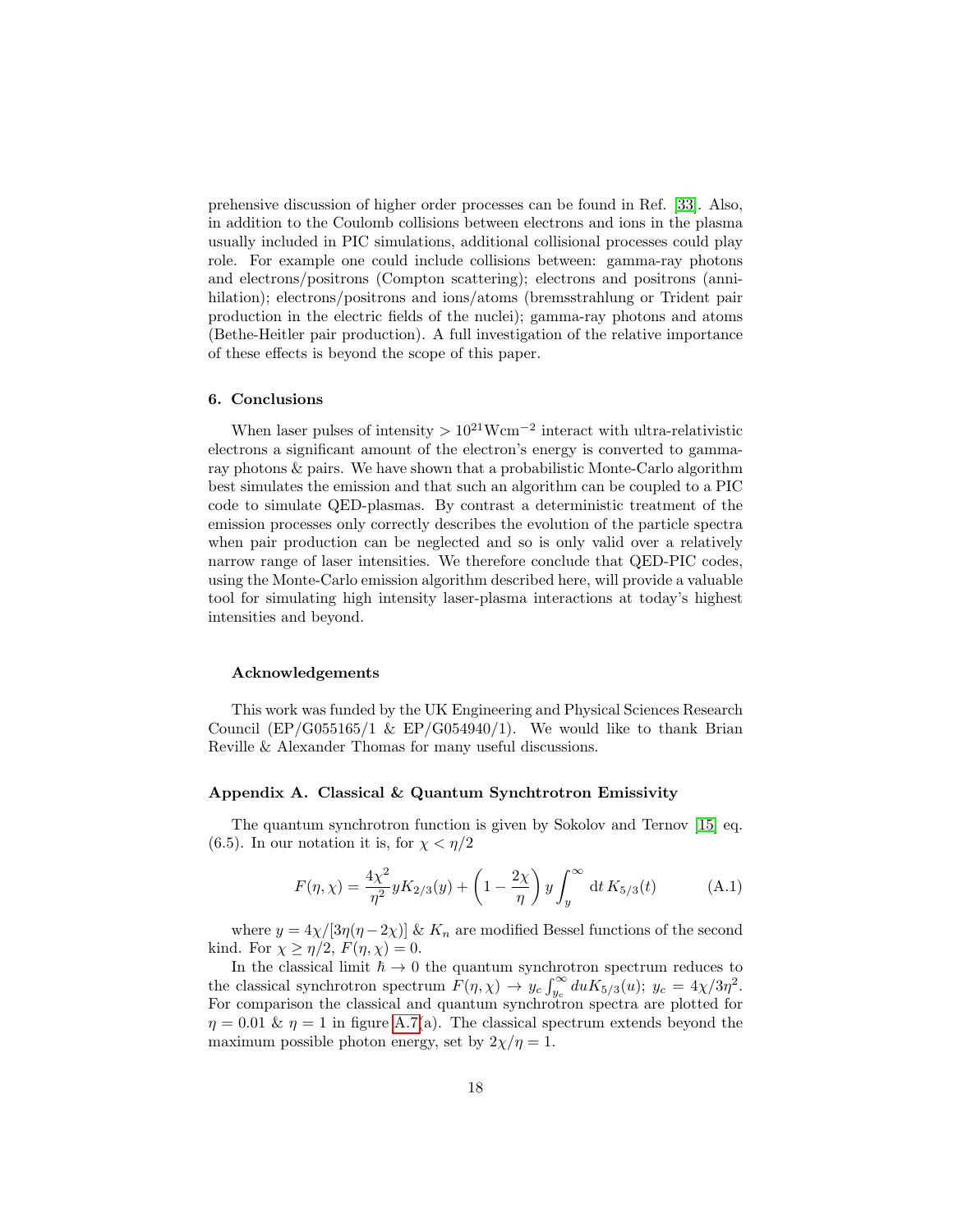

<span id="page-19-1"></span>Figure A.7: (a)  $F(\eta, \chi)/\chi$  and the equivalent classical spectrum plotted for  $\eta = 0.01$  (dash-dot and dotted lines respectively)  $\& \eta = 1$  (solid and dashed lines respectively). (b)  $g(\eta)$  (solid line) &  $h(\eta)$  (dashed line).

As stated in section [2.1,](#page-4-3) the modification to the spectrum leads to a reduction in the radiated power by a factor  $q(\eta)$ , where a fit to this function was given. The photon emissivity is also reduced by a factor of  $h(\eta)/h_0$ .  $g(\eta) \& h(\eta)$  are expressed in terms of  $F(\eta, \chi)$  as

$$
g(\eta) = \frac{3\sqrt{3}}{2\pi\eta^2} \int_0^{\eta/2} d\chi F(\eta, \chi) \qquad h(\eta) = \int_0^{\eta/2} d\chi \frac{F(\eta, \chi)}{\chi} \tag{A.2}
$$

These functions are plotted in figure [A.7\(](#page-19-1)b). Here  $h(\eta)$  has been normalised to the classical value  $h_0 = 5.24$ . Quantum corrections to the photon emission become important when  $g(\eta)$  and  $h(\eta)/h_0$  deviate from unity.

# <span id="page-19-0"></span>Appendix B. Pair Emissivity

The approximate form of the function controlling the rate of pair production used here is [\[14\]](#page-21-7)

$$
T_{\pm} \approx 0.16 \frac{K_{1/3}^2 [2/(3\chi)]}{\chi} \tag{B.1}
$$

This function is plotted in figure [B.8\(](#page-20-6)a). Note the extremely rapid increase with  $\chi$ ; for low  $\chi T_{\pm}(\chi) \propto \exp[-2/(3\chi)]$ . For high  $\chi T_{\pm}(\chi)$  falls off as  $\chi^{-1/3}$ .

The function controlling the distribution of the photon energy between the electron and positron in the pair,  $p_f(f, \chi)$ , is given by [\[30\]](#page-22-3)

$$
p_f(f, \chi) = \frac{2 + f(1 - f)}{f(1 - f)} K_{2/3} \left[ \frac{1}{3\chi f(1 - f)} \right] \frac{1}{k(\chi)} \tag{B.2}
$$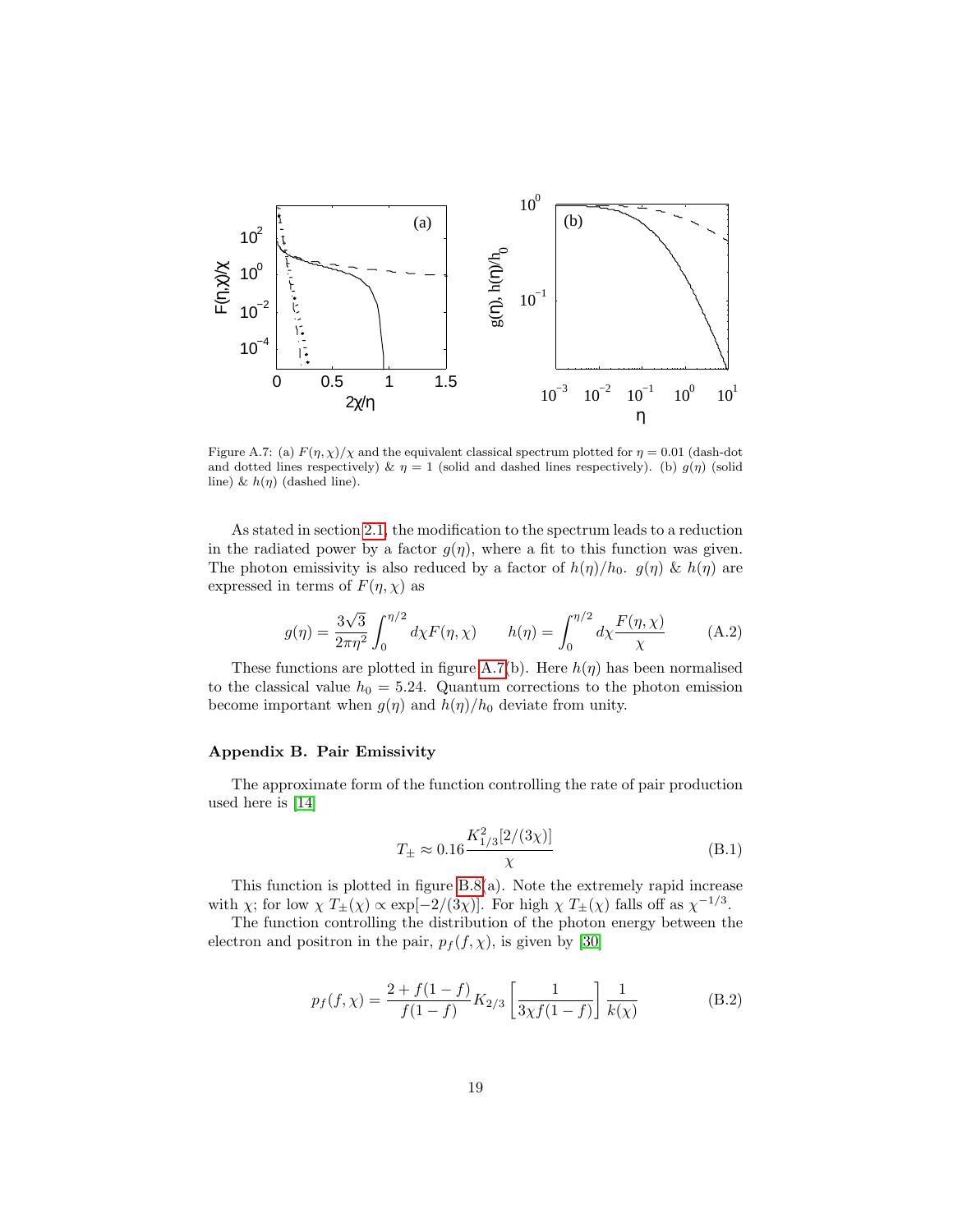

<span id="page-20-6"></span>Figure B.8: . (a)  $T_{\pm}(\chi)$ . (b)  $p_f(f, \chi)$  plotted for  $\chi = 0.1$  (solid line)  $\chi = 10$  (dashed line) &  $\chi = 100$  (dotted line).

Where  $k(\chi)$  is a normalisation constant such that  $\int_0^1 df p_f(f, \chi) = 1$ . Note that  $p_f(f, \chi) = p_f(1 - f, \chi)$  and so is symmetrical in f about  $f = 0.5$ . In the limits  $\chi \ll 1 \& \chi \gg 1 \ p_f$  approaches

$$
p_f(f, \chi) \approx \frac{2 + f(1 - f)}{(\chi f(1 - f))^{1/2}} \exp\left[-\frac{1}{3\chi f(1 - f)}\right] \frac{1}{k(\chi)} \qquad \chi \ll 1
$$
 (B.3)

$$
p_f(f, \chi) \approx \frac{2 + f(1 - f)}{(\chi f(1 - f))^{1/3}} \frac{1}{k(\chi)} \qquad \chi \gg \frac{1}{f(1 - f)} \tag{B.4}
$$

Therefore,  $p_f(f, \chi)$  is sharply peaked at  $f = 0.5$  for  $\chi \ll 1$  and peaked at  $f \approx 0$  &  $f \approx 1$  for  $\chi \gg 1$ . This is demonstrated by figure [B.8\(](#page-20-6)b), where  $p_f(f, \chi)$ is plotted for  $\chi = 0.1, 1 \& 100$ .

#### References

- <span id="page-20-0"></span>[1] P. A. M. Dirac, Proc. R. Soc. A, 167, 148 (1938)
- <span id="page-20-1"></span>[2] J.G. Kirk, A.R. Bell & I. Arka, Plas. Phys. Control Fusion, 51, 085008 (2009)
- <span id="page-20-2"></span>[3] I.V. Sokolov et al, Phys. Rev. E, 81, 036412 (2010)
- <span id="page-20-3"></span>[4] R. Duclous, J.G. Kirk & A.R. Bell, Plas. Phys. Control Fusion, 53, 015009 (2011)
- <span id="page-20-4"></span>[5] N.V. Elkina *et al*, Phys. Rev. ST. AB., **14**, 054401 (2011)
- <span id="page-20-5"></span>[6] A.R. Bell & J.G. Kirk, Phys. Rev. Lett., 101, 200403 (2008); A.M. Fedotov et al, Limitations on the Attainable Intensity of High Power Lasers, Phys. Rev. Lett., 105, 080402 (2010)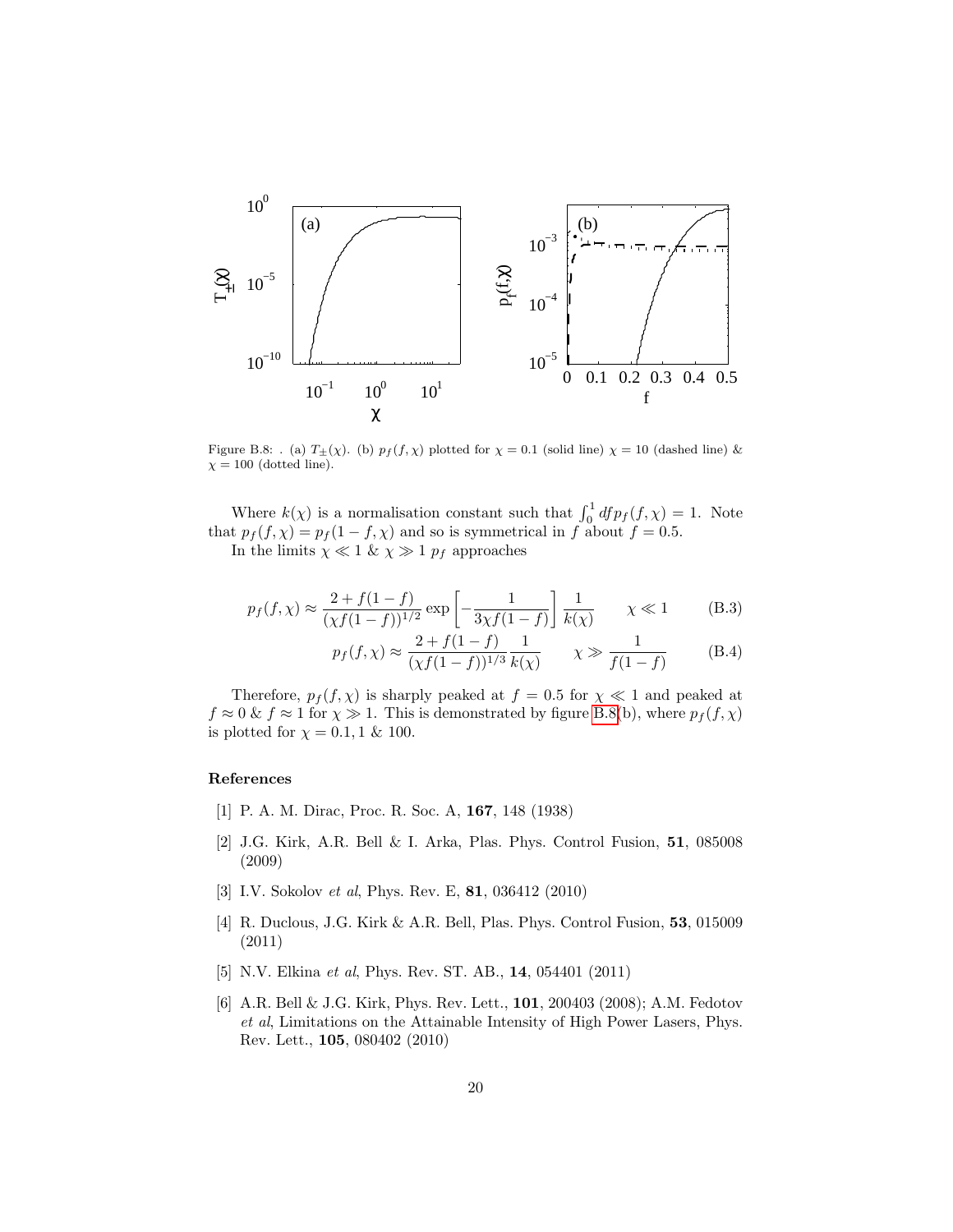- <span id="page-21-0"></span>[7] E.N. Nerush *et al*, Phys. Rev. Lett., **106**, 035001 (2011)
- <span id="page-21-1"></span>[8] I.V. Sokolov, N.M. Naumova & J.A. Nees, Phys. Plasmas, 18, 093109 (2011)
- <span id="page-21-2"></span>[9] C.P. Ridgers et al, Phys. Rev. Lett., **108**, 165006 (2012); C.S. Brady et al, Phys. Rev. Lett., 109, 245006 (2012)
- <span id="page-21-3"></span>[10] P. Goldreich, & W.H. Julian, Astrophys. J., 157, 869 (1969); R.D. Blandford, & R.L. Znajek, Mon. Not. R. Astron. Soc., 179, 433 (1977)
- <span id="page-21-4"></span>[11] J.M. Dawson, Phys. Fluids, 5, 445 (1962); C.K. Birdsall & A.B. Langdon, Plasma physics via computer simulation (McGraw-Hill, New York, 1985)
- <span id="page-21-5"></span>[12] A. Zhidkov et al, Phys. Rev. Lett., 88, 185002 (2002); S. Kiselev, A. Pukhov & I. Kostyukov, Phys. Rev. Lett 93, 135004 (2003); N. Naumova et al, Eur. Phys. J. D, 55, 393 (2009); M. Tamburini et al, New J. Phys., 12, 123005 (2010); M. Chen et al, Plasma Phys. Control. Fusion, 53, 014004 (2011); T. Nakamura et al, Phys. Rev. Lett., 108, 195001 (2012)
- <span id="page-21-6"></span>[13] F. Sauter, Z. Phys. 69, 742 (1931); W. Heisenberg & H. Euler, Z. Phys. 98, 714 (1936); J. Schwinger, Phys. Rev., 82, 664 (1951)
- <span id="page-21-7"></span>[14] T. Erber, Rev. Mod. Phys., 38, 626 (1966)
- <span id="page-21-8"></span>[15] A.A. Sokolov & I.M. Ternov, 'Synchorotron Radiation', Akademie-Verlag, Berlin, 1968
- <span id="page-21-9"></span>[16] C.S.Shen & D. White, Phys. Rev. Lett., 28, 455 (1972)
- <span id="page-21-10"></span>[17] W.P. Leemans et al, Nature Phys., 2, 696 (2006); S. Karsch et al, New J. Phys., 9, 415 (2007); N.A.M. Hafz et al, Nature Photonics, 2, 571 (2008)
- <span id="page-21-11"></span>[18] I.V. Sokolov, et al, Phys. Rev. Lett., **105**, 195005 (2010)
- <span id="page-21-12"></span>[19] A.G.R. Thomas, C.P. Ridgers, S.S. Bulanov, B.J. Griffin & S.P.D. Mangles, Phys. Rev. X, 2, 041004 (2012)
- <span id="page-21-13"></span>[20] K.K. Andersen et al, Phys. Rev. D, 86, 072001 (2012)
- <span id="page-21-14"></span>[21] C. Bula et al, Phys. Rev. Lett., **76**, 3116 (1996); D.L. Burke et al, Phys. Rev. Lett., 79, 1626 (1997)
- <span id="page-21-15"></span>[22] K. Ta Phouc, Nature Photonics, 6, 308 (2012)
- <span id="page-21-16"></span>[23] H. Chen et al, Phys. Rev. Lett., 105, 15003 (2010)
- <span id="page-21-17"></span>[24] G.A. Mourou et al, Plasma Phys. Control. Fusion, 49, B667 (2007)
- <span id="page-21-18"></span>[25] A.N. Timhokin, Mon. Not. R. Astron. Soc., 408, 2092 (2010)
- <span id="page-21-19"></span>[26] R.J. Glauber, Phys. Rev., 131, 2766 (1963)